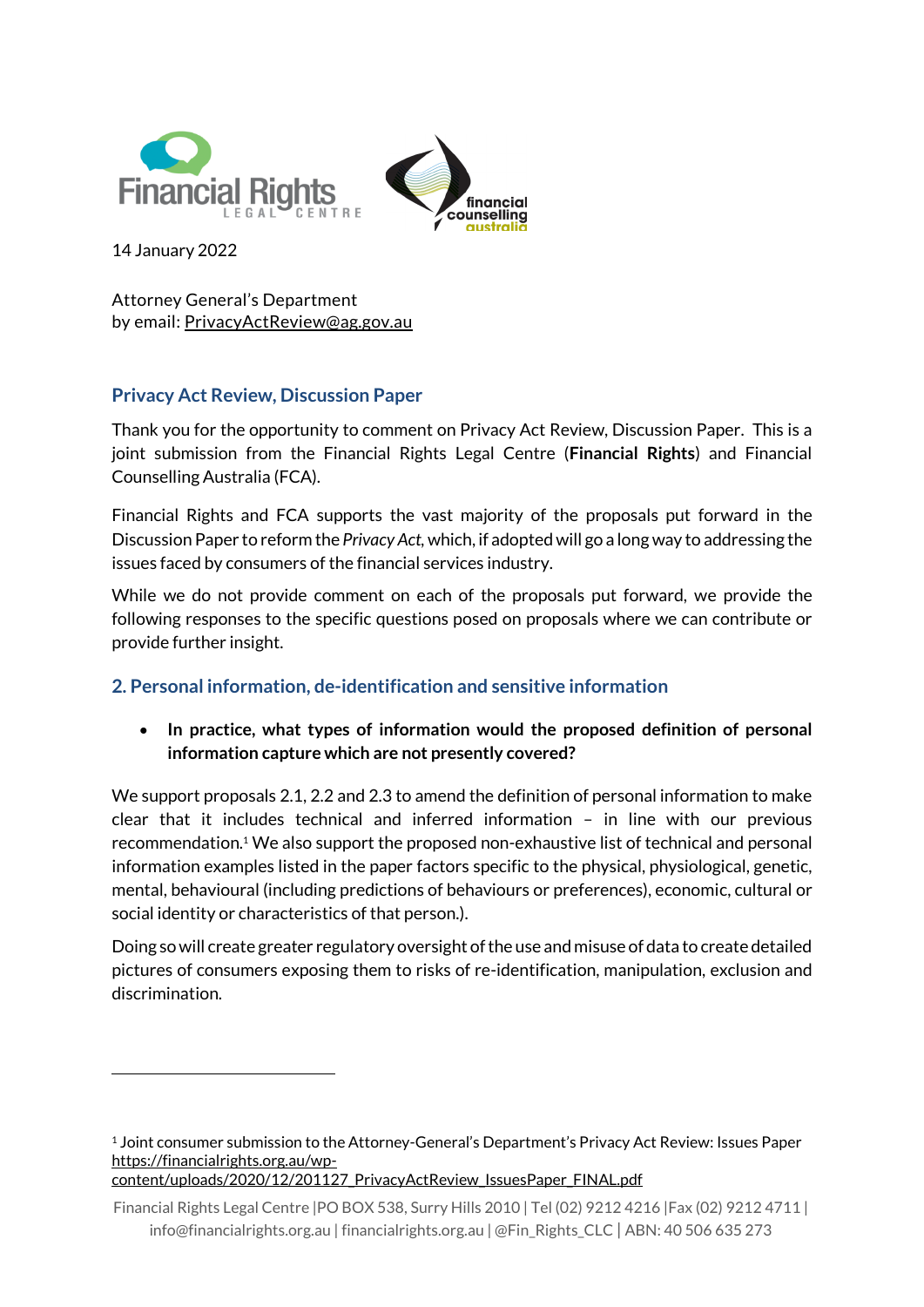One sector steeped in personal information that is likely to use, and in fact is already using technical and inferred information regarding individuals, is the general insurance sector.

Insurers obtain a broad range of data for the purpose of assessing risk which is used in the process of underwriting, pricing and ongoing risk management. Insurers obtain the data from a range of sources. The data collected can include:

- consumer data
	- o provided by consumers during the process of quotation
	- provided by other parties with consumer approval at the time of quotation (e.g. medical record for travel insurance)
	- o collected following the process of sale, the most prominent example being telematics (e.g. telematics data acquired from customer)
- $\bullet$  public data that is:
	- $\circ$  freely available to insurers and customers (e.g. data from Geoscience Australia)
	- $\circ$  available only to insurers (the national flood information database, NFID)
	- $\circ$  available at a cost (e.g. purchased by insurers)
- privately acquired data; that is acquired, and or generated, by the insurer. For example, the insurers may analyse the claims data they hold (or have access to) to assess risk.

A significant concurrent development is the increased role of insurers in undertaking risk management through monitoring of behaviour and risk. This is occurring most prominently in the case of motor vehicle insurance, whereby insurers use in-vehicle telematics to capture consumer data on behaviour, but could also arise from smart devices on home products, smart phones and fitness wearables (in the life insurance context)

In such cases the telematic services provider is usually the holder of the data and has an agreement with the vehicle user and the organisation monitoring the driving. Where the data has been used for insurance purposes, an aggregated measure (i.e. a driving score) has been passed to the insurer. Some telematic solutions are based on data captured using the mobile phone.

It is our view that most if not all of the information described above could potentially and should be captured by the new definition, including consumer telematics data, aggregated measures and other analyses used to identify behavioural characteristics of an insured person.

Public data relating to say the property of an individual or individuals that can be used to locate or identify an insured person should be captured. General information about a particular area that somebody lives – such as a flood plain or a postcode – can also potentially infer economic, cultural or social characteristic of a cohort to which an individual can be associated. If this information is linked to a specific individual in their risk profile then this link should be captured.

Privately acquired data that ultimately infers characteristics about an individual and which can be used to identify or associate an individual should also be included.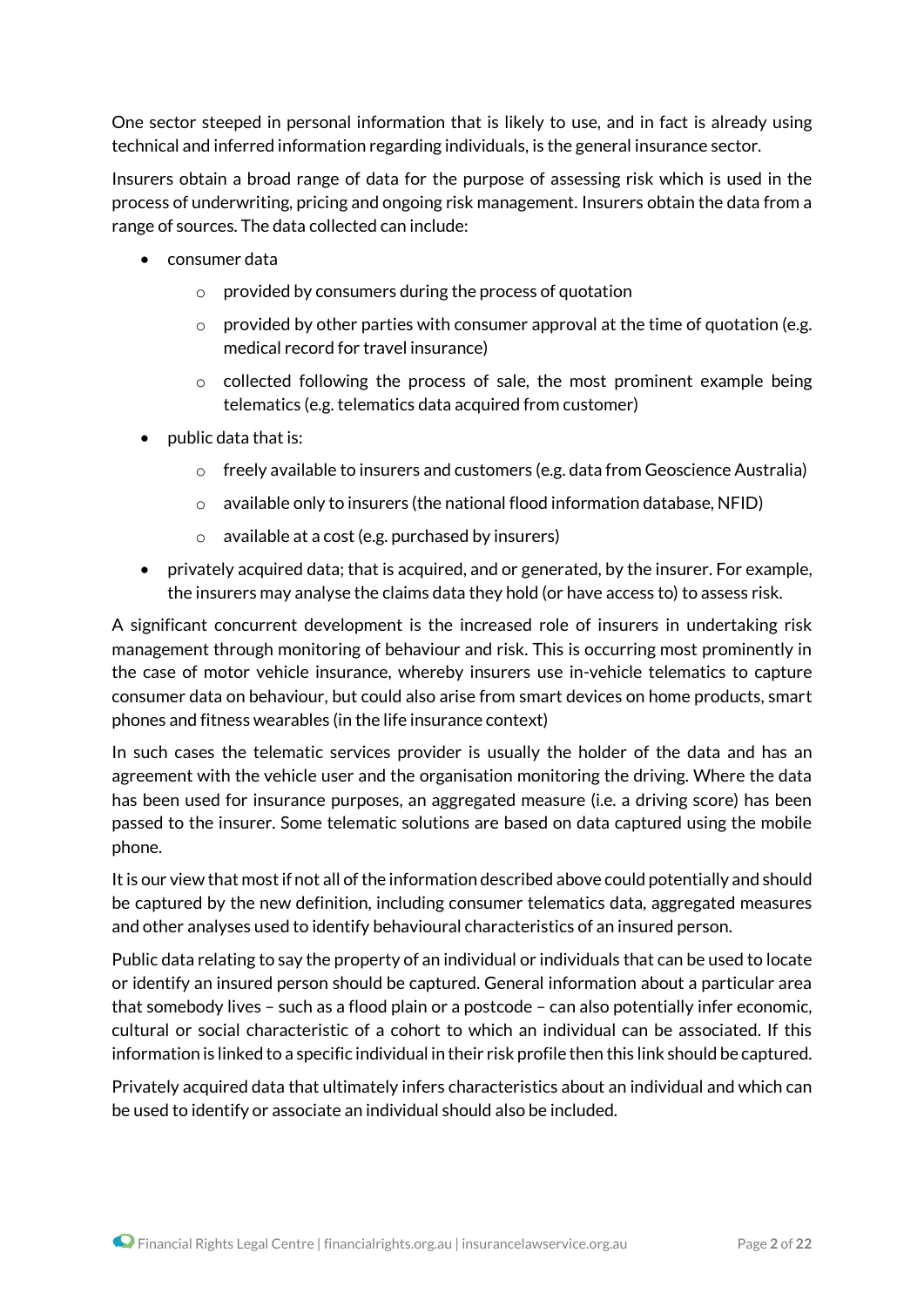- **What do APP entities estimate are the costs and benefits of amending the definition of personal information in the manner suggested?**
- **Would the proposed definition of personal information pose any unintended consequences for APP entities? How could these be mitigated?**

We note that the Insurance Council of Australia have expressed concern that:

*If a broadening of what constitutes 'personal information' results in less data being available for public use, this potentially limits the opportunities for insurers being able to draw on emerging data and trends to price for risk, undertake product innovation, engage with consumers and manage claims.<sup>2</sup>*

The aim of broadening what constitutes 'personal information' in an insurance context is not necessarily to limit the appropriate and socially valuable use of data analysis for identifying and measuring risk. It is to ensure that consumer protections are in place to collect, handle, store, and use this information in ways that improve safety and security of consumers, for consumers to access and understand this data and oversee potential uses that produce discriminatory or exclusionary outcomes. It simply creates a reasonable framework to provide certainty for industry and confidence for consumers that personal information will not be misused or exploited in harmful ways. It will not prevent the insurance sector from undertaking its important role in covering risks.

 **What would be the benefits and risks of amending the definition of sensitive information, or expanding it to include other types of personal information?**

We recommend expanding the definition of sensitive information to ensure additional protections (including consent for collection and placing requirements on its use and disclosure) are applied to categories of information that act as proxies for already listed sensitive information.

Sensitive financial and/or transactional information can be used to:

- discriminate via proxy variables that stand in for omitted categories such as postcode for race and ethnic origin, the purchase of certain goods or services for sexual identity, religious or political affiliation etc.; and
- inappropriately discriminate on price where Australia's most vulnerable, disadvantaged and financially stressed households, or cultural and ethnic groups are identified and, for example, unfairly charged higher amounts for credit, or be pushed to second-tier and high cost fringe lenders.

<sup>2</sup> [https://insurancecouncil.com.au/wp-](https://insurancecouncil.com.au/wp-content/uploads/resources/Submissions/2020/2020_12/2020_12_Privacy%20Act%20Issues%20Paper%20Submission.pdf)

[content/uploads/resources/Submissions/2020/2020\\_12/2020\\_12\\_Privacy%20Act%20Issues%20Paper](https://insurancecouncil.com.au/wp-content/uploads/resources/Submissions/2020/2020_12/2020_12_Privacy%20Act%20Issues%20Paper%20Submission.pdf) [%20Submission.pdf](https://insurancecouncil.com.au/wp-content/uploads/resources/Submissions/2020/2020_12/2020_12_Privacy%20Act%20Issues%20Paper%20Submission.pdf)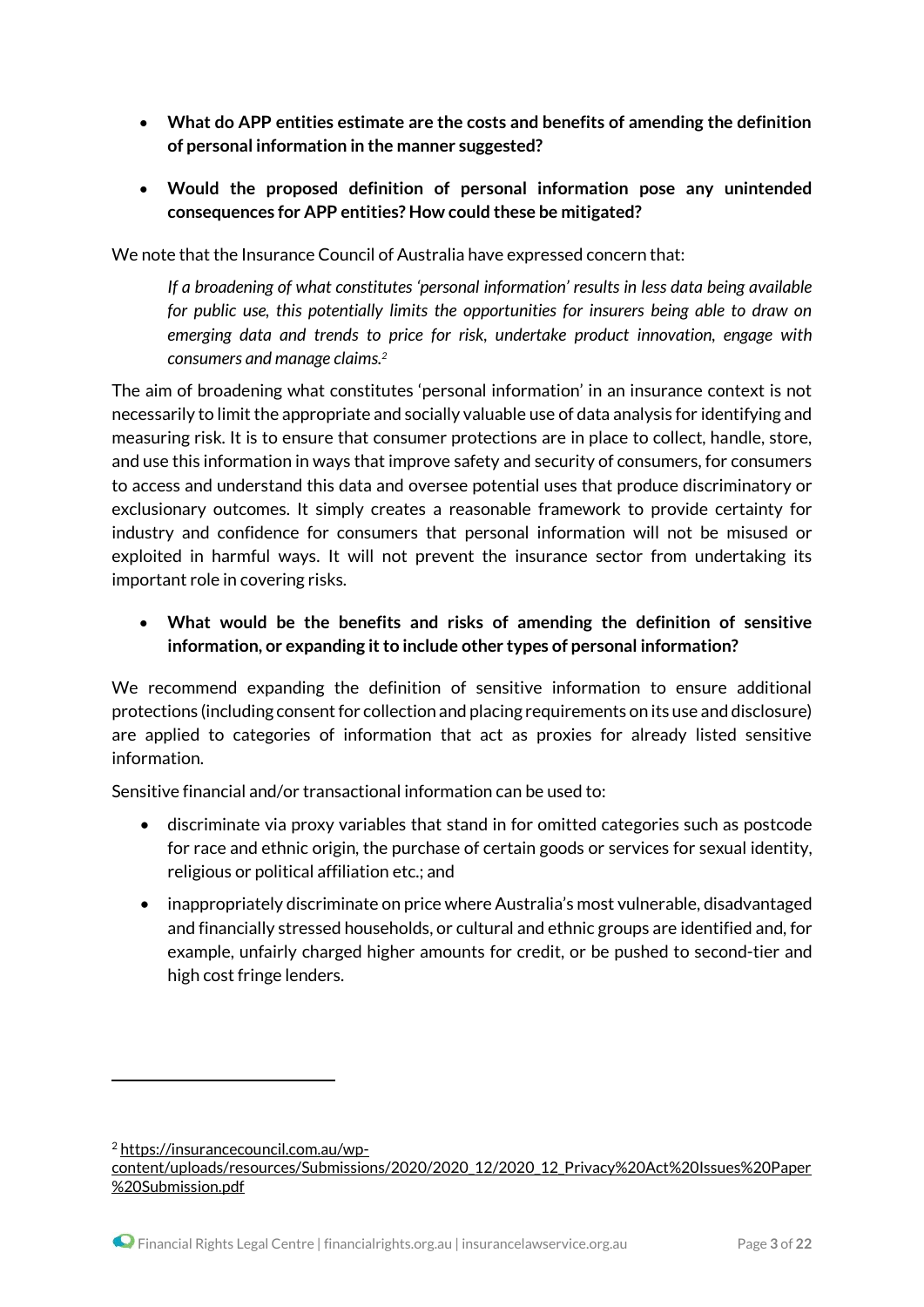Sensitivity is contextual. Certain information in the hands of one party may be mundane and uncontroversial but highly sensitive and consequential in others. It can be used for good and it can be used for ill.

Analysing consumer financial data to, for example, identify that an individual is either a perpetrator or victim of financial or other abuse could be used to benefit the victim to provide actions or services that will assist that person. Lenders can and do use data analysis of transaction data to identify those who are experiencing financial hardship and provide appropriate support measures including offering to move people into basic bank accounts – as now required under the Banking Code of Practice. 3

However correlative historical spending patterns from bank records, food data or grocery spending data could conceivably be analysed to assess risk in ways that could be inappropriate and discriminatory. For example, the purchasing of folate could infer that somebody is pregnant or seeking to become pregnant which may impact upon the willingness of a lender to provide credit, or provide credit at a higher price. Lenders could also use spending data to identify individuals with certain sensitive traits (such as ethnicity) and then target those individuals, to provide certain products at higher prices.

The increased application of the Consumer Data Right (**CDR**) to banking data will promote the use and analysis of financial transaction information to infer characteristics of consumers by CDR participants and non-participants including "trusted advisers."

It is critical therefore that this information is not used in ways that exploit or harm consumers. Increased protections and oversight should be explicitly extended under the *Privacy Act*to those areas including financial and transactional information that can either infer or act as a proxy for current categories of sensitive information.

 **What further information or guidance would assist APP entities when classifying biometric information, biometric templates or genetic information as 'sensitive information'?**

Two uses of biometric tools that need to be considered and incorporated under any expansion of the definition of sensitive information are:

- The use of Face ID and Touch ID for identification, security purposes in financial transactions, such as Tap Pay
- The capturing of information using biometric tools such as wearable health devices like Fitbits or Apple Watches in the life insurance space.

## **4. Small business exemption**

1

The small business exemption must be removed.

<sup>&</sup>lt;sup>3</sup> See paragraph 165 Banking Code of Practice, [https://www.ausbanking.org.au/wp](https://www.ausbanking.org.au/wp-content/uploads/2021/03/2021-Code-A4-Booklet-with-COVID-19-Special-Note-Web.pdf)[content/uploads/2021/03/2021-Code-A4-Booklet-with-COVID-19-Special-Note-Web.pdf](https://www.ausbanking.org.au/wp-content/uploads/2021/03/2021-Code-A4-Booklet-with-COVID-19-Special-Note-Web.pdf)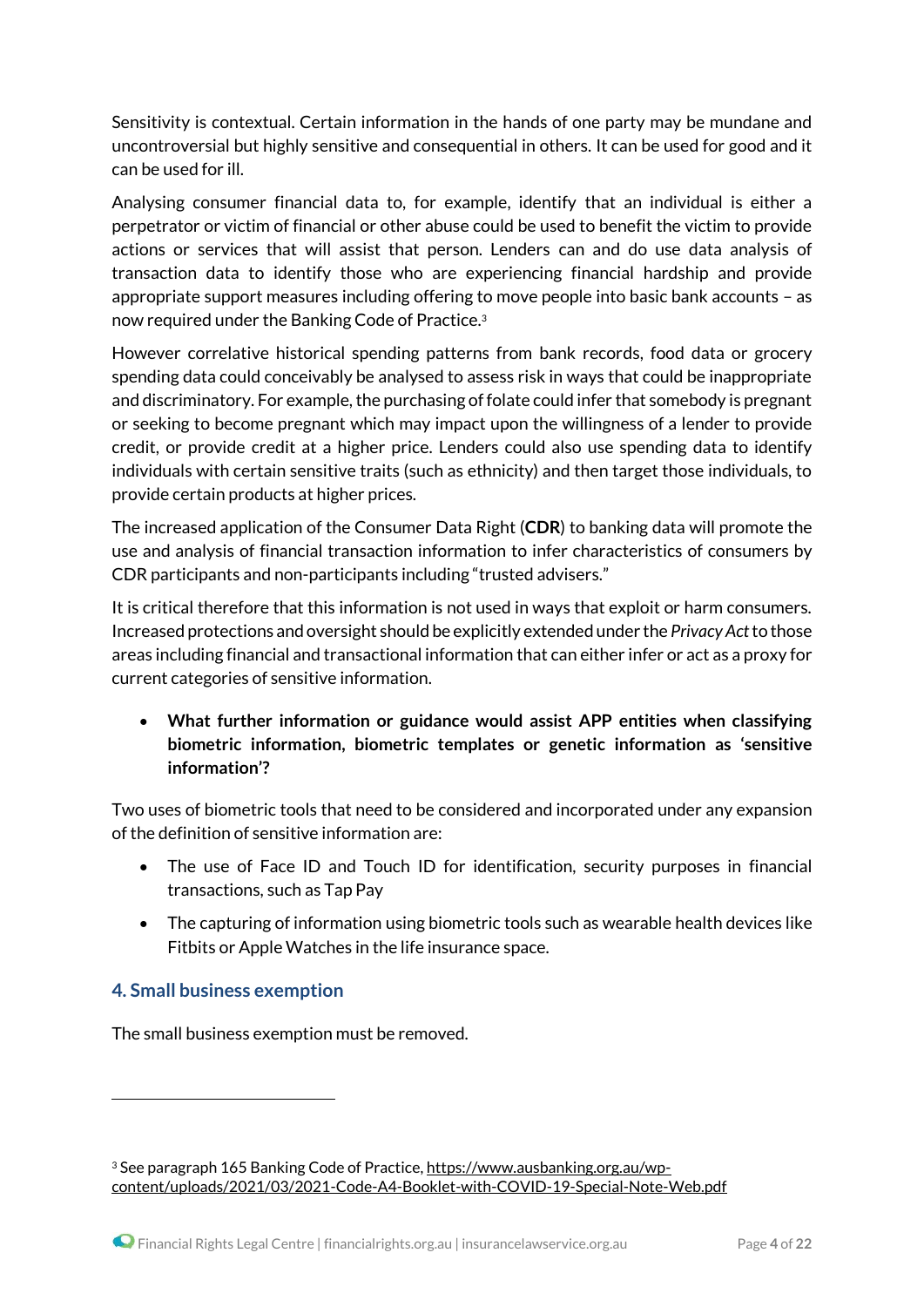We reiterate our concerns with respect to opening up financial data obtained under the CDR to so called "trusted advisers" (including small businesses not captured by the *Privacy Act*) under the latest iteration of the CDR rules.<sup>4</sup>

Recent amendments to the CDR Rules introduce the ability for CDR consumers to provide consent for the disclosure of their CDR Data to a "Trusted Adviser" including qualified accountants, persons who are admitted to the legal profession, registered tax agents, BAS agents and tax (financial) advisers, financial counselling agencies and mortgage brokers. Many of these are small businesses that would fall within the current exemption and therefore do not have to meet the standards required of them in the collection handling and use of consumer data either under the *Privacy Act* or the CDR with its strengthened privacy safeguards. This is a significant risk for consumers and for the confidence in the CDR regime itself.

We note that the Privacy Impact Assessment (**PIA**) for this new rule identified significant risks for consumers and recommended that Treasury mitigate these risks. They recommended (amongst other things) only allowing CDR Data to be disclosed outside of the CDR regime to Trusted Advisers who are APP entities for the purposes of the *Privacy Act* or only allowing CDR Data to be disclosed outside of the CDR regime to Trusted Advisers who have agreed (through a contractual arrangement with the Accredited Data Recipient) to effectively comply with the requirements of APP 1, APP 6 and APP 11, and the Notifiable Data Breach scheme.<sup>5</sup>

Treasury unfortunately did not accept these recommendations. In doing so they stated;

*The classes of trusted adviser include professions that are regulated and subject to professional duties and oversight that provide an appropriate level of consumer protections. While many trusted advisers will be APP entities under the Privacy Act, requiring all trusted advisers to be subject to the Privacy Act may unduly impede consumer choice in circumstances where professional oversight and regulation exists<sup>6</sup>*

We respectfully disagree with Treasury's position. Professional duties and oversight may provide some protection for consumers but fiduciary and best interests rules are not the same in form or in substance as either strengthened CDR privacy safeguards, CDR accreditation standards or protections/requirements afforded under the *Privacy Act*. The PIA stated:

*We do note that the limitation of the classes of entities who can be Trusted Advisers, where those classes will have fiduciary or regulatory obligations, does somewhat mitigate this risk. However, as was pointed out to us during stakeholder consultations, those obligations can offer* 

[content/uploads/2020/12/201127\\_PrivacyActReview\\_IssuesPaper\\_FINAL.pdf](https://financialrights.org.au/wp-content/uploads/2020/12/201127_PrivacyActReview_IssuesPaper_FINAL.pdf)

<sup>4</sup> Joint consumer submission to the Attorney-General's Department's Privacy Act Review: Issues Paper [https://financialrights.org.au/wp-](https://financialrights.org.au/wp-content/uploads/2020/12/201127_PrivacyActReview_IssuesPaper_FINAL.pdf)

<sup>5</sup> Page 36 Maddocks, Consumer Data Right Regime Update 3 to Privacy Impact [Assessment](https://treasury.gov.au/sites/default/files/2021-10/p2021-213006-pia-maddocks.pdf) Date of analysis: 17 September 2021 Report finalised on: 29 [September](https://treasury.gov.au/sites/default/files/2021-10/p2021-213006-pia-maddocks.pdf) 2021

<sup>6</sup> Page 5 Treasury, Consumer Data Right, Privacy Impact [Assessment](https://treasury.gov.au/sites/default/files/2021-10/p2021-213006-pia.pdf) Agency Response October 2021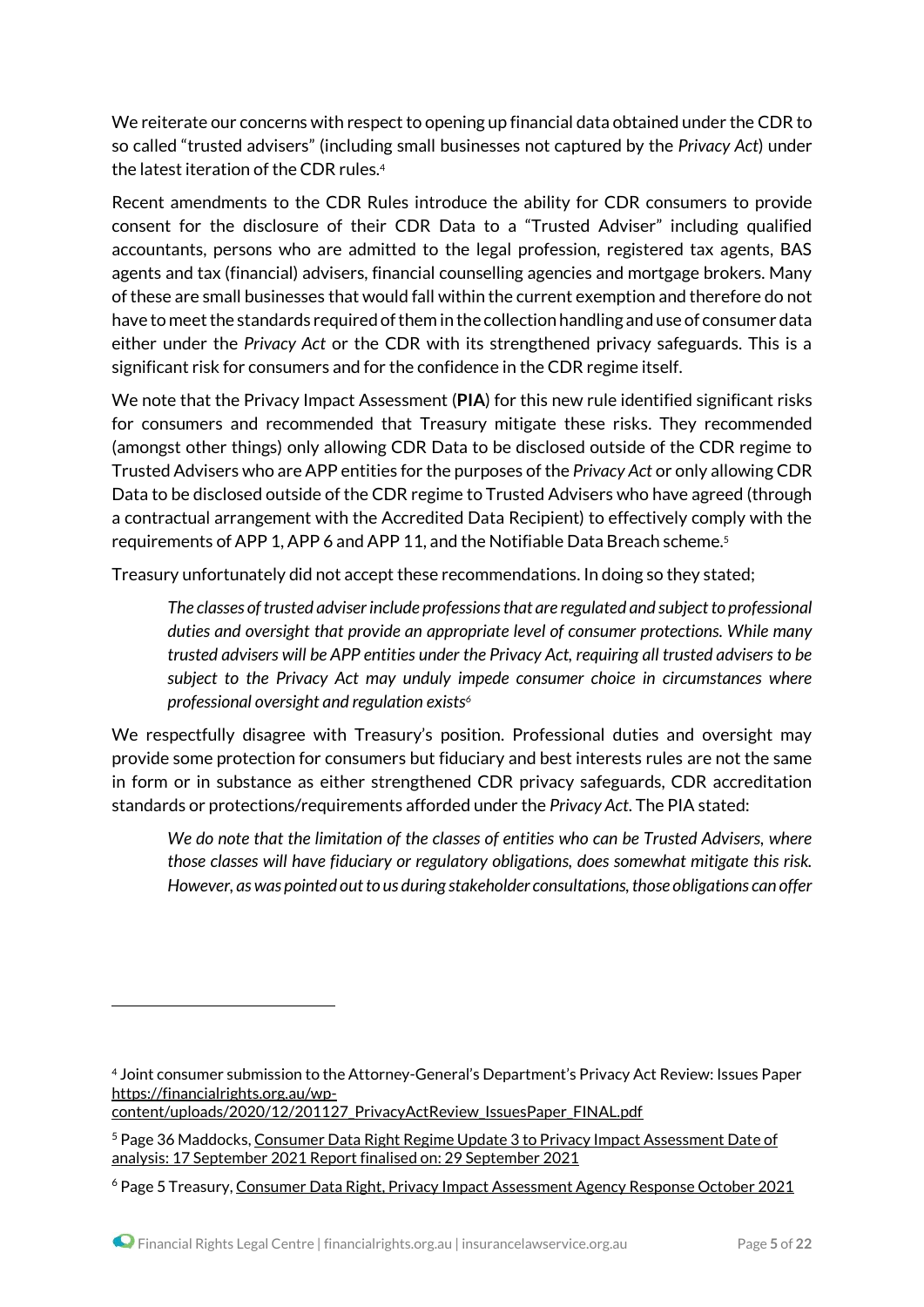*less protection for CDR Consumers than the strong privacy protections imposed under the CDR regime, or under the Privacy Act<sup>7</sup>*

Under the current state of affairs – those consumers who port their financial data under the CDR to small businesses who do not meet the current thresholds under the *Privacy Act* will be provided few if any genuine preventative protections or protections after things go wrong.

Removing the small business exemption under the *Privacy Act* will, at the very least, provide a level playing field for consumers who currently face the risk that if a problem were to arise, they are not protected because the "trusted adviser" or small business happens to fall in the current loophole.

Finally, we agree with the Consumer Policy Research Centre (**CPRC**) that any complex system of exemptions, exceptions and loopholes is simply bad for business and bad for consumers. The current exemption and the alternatives to removing the exemption being considered place the onus on already overburdened consumers to learn, comprehend and understand the privacy, safety and security consequences of a decision to engage with a 'small business' no matter how defined. It assumes that consumers can inform themselves and consider complex data handling practices, unknown privacy harms that may materialise in the future and the many purposes for which their personal information may be handled, rather than allowing them to be confident that the business will simply protect their personal information. Simplicity, consistency and clarity should be principles that guide the design of the system.

If small businesses need support to get them up to speed with community expectations and new rules, this should be provided. We agree with the CPRC that Government should provide further resources to the Office of the Australian Information Commissioner (**OAIC**) to support this sector.

## **9. Consent to collection, use and disclosure of personal information**

We support proposal 9.1 to strengthen what is required to demonstrate consent to apply to all APP entities.

 **Should entities be required to refresh or renew an individual's consent on a periodic basis where such consent is obtained for the collection, use or disclosure of sensitive information?** 

Yes but that this should be for *all* consents including those related to sensitive information.

### *Current consent*

1

We note that the Discussion Paper proposes to ensure that consent is "current" meaning "where the purpose for the collection, use or disclosure of personal information changes, consent should be obtained afresh" not "periodic renewal of consent to the collection, use or disclosure

 $7$  Page 36 Maddocks, Consumer Data Right Regime Update 3 to Privacy Impact [Assessment](https://treasury.gov.au/sites/default/files/2021-10/p2021-213006-pia-maddocks.pdf) Date of analysis: 17 September 2021 Report finalised on: 29 [September](https://treasury.gov.au/sites/default/files/2021-10/p2021-213006-pia-maddocks.pdf) 2021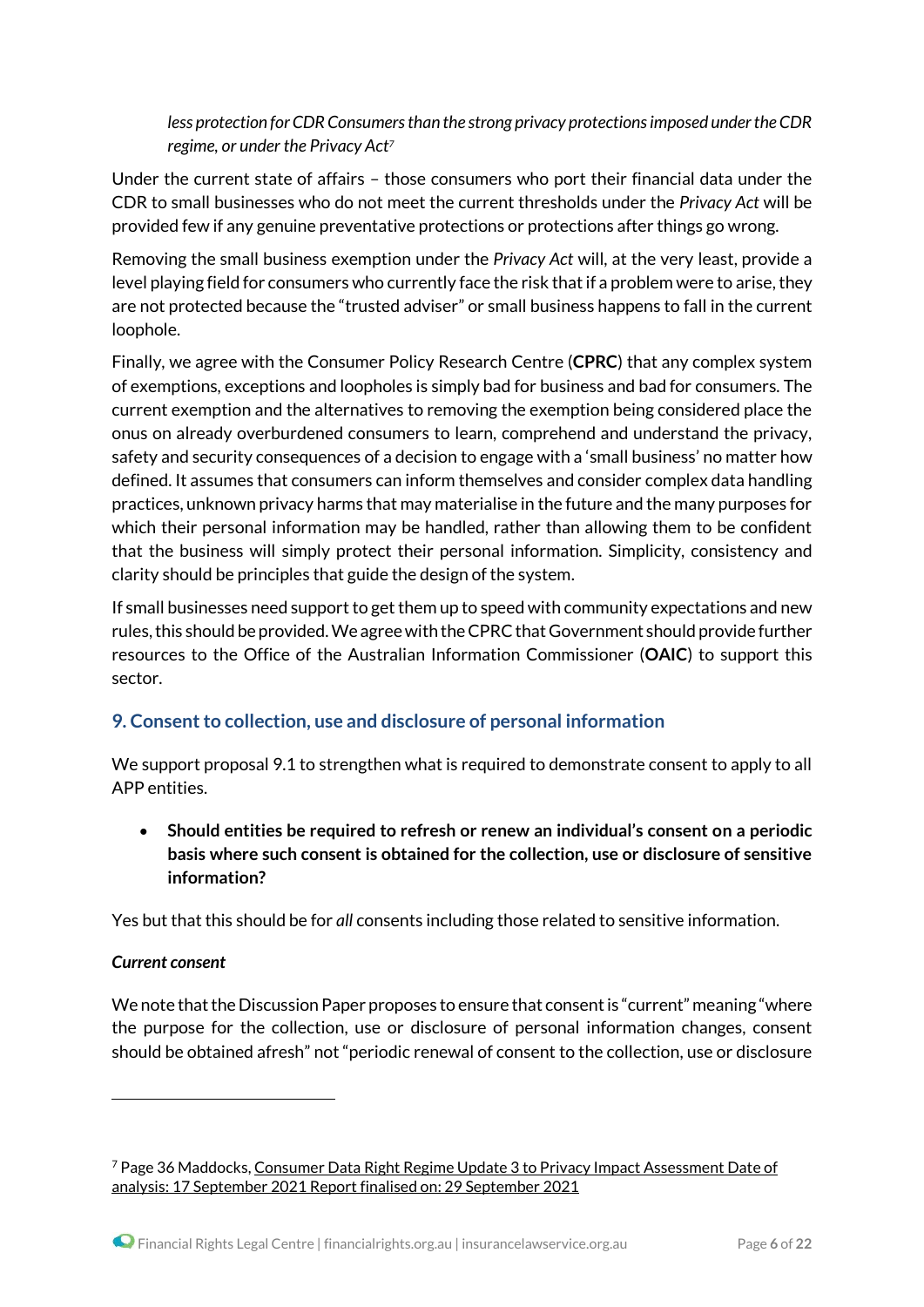of sensitive information, even where there is no material change to the purposes for use or disclosure, as contemplated by the Online Privacy code."<sup>8</sup>

This is a reflection of the current General Data Protection Regulation (**GPDR**) guidelines on Consent Article 29.<sup>9</sup> However we note that the WP29 states that:

*WP29 recommends as a best practice that consent should be refreshed at appropriate intervals. Providing all the information again helps to ensure the data subject remains well informed about how their data is being used and how to exercise their rights*

If consent were required to be "current" in the form proposed, it is conceivable that consents will be written in such a way that will ensure that "current" could be extended out to very long periods or, in some cases, in perpetuity decreasing consumer engagement with how their data is being used and how to exercise their rights.

While we acknowledge that over-burdening consumers with too many consent can reduce their effectiveness, decreasing consumer engagement with consents to the point of zero or "set and forget" can have a similar if not worse impact.

Where there are more regulatory protections in place to curtail and prohibit exploitative data practices, less engagement is required by consumers with their data, how it is used and any need to assert their rights. Consumers can in these circumstances have the confidence that the most egregious of use cases including for example, exploitative marketing practices or on-selling of data to third parties, will not generally impact them. Where there are fewer impediments, the balance needs to shift towards greater consumer engagement.

While we prefer the former to be the principle upon which the *Privacy Act* should be designed, we do not believe the balance has been struck here and that consents should be time-limited as they are under the CDR.

### *Withdrawal of consent*

We note that while not included in proposal 9.1, proposal 14.1 recommends that:

*An individual may object or withdraw their consent at any time to the collection, use or disclosure of their personal information. On receiving notice of an objection, an entity must take reasonable steps to stop collecting, using or disclosing the individual's personal information and must inform the individual of the consequences of the objection.*

We support this proposal however it should be strengthened to ensure that the consent should be able to be withdrawn as easy as it is to give consent.

Article 7(3) of the GDPR prescribes that the data collector (or controller)

<sup>8</sup> Page 77 Discussion Paper

<sup>9</sup> Article 29 Working Party Guidelines on consent under Regulation 2016/679 <https://ec.europa.eu/newsroom/article29/redirection/document/51030>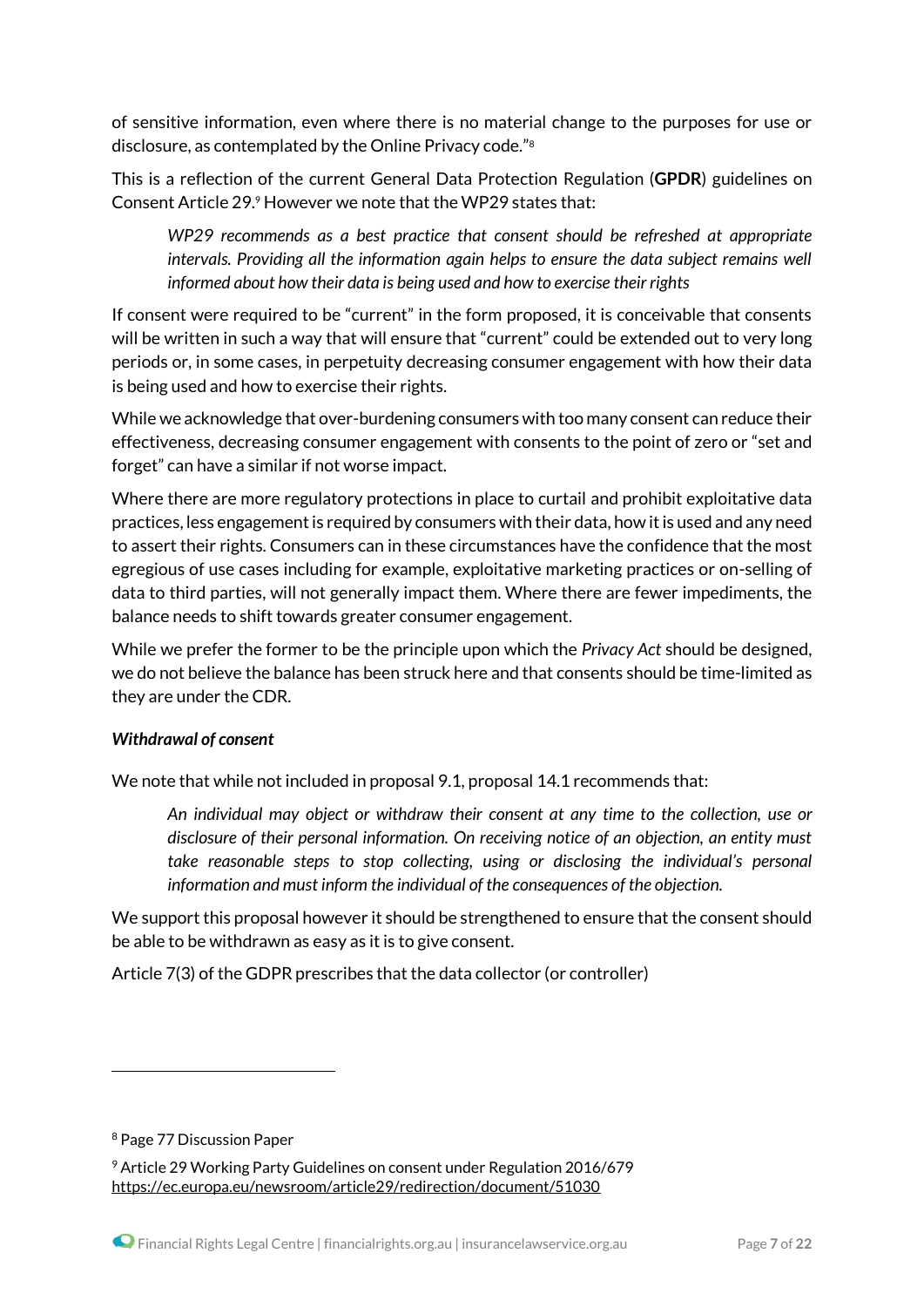*must ensure that consent can be withdrawn by the data subject as easy as giving consent and at any given time<sup>10</sup> (our emphasis)*

We note that the CDR Rules employ the term "*easily* withdrawn" at Rule 4.9.

We also note that industry make processes to sign up to or subscribe and consent to services easy, while throwing in hurdles, dark patterns and multiple clicks to unsubscribe or withdraw from a service. Without expressly requiring consent to be "easily withdrawn" industry *will* comply with the requirement to allow one to withdraw consent but bury this withdrawal in websites, sub-menus, include pop-up alerts to ask whether you are sure you wish to withdraw, and other barriers to prevent the customer from withdrawing their consent.

## **Are there additional circumstances where entities should be required to seek consent?**

We agree with the OAIC that at a minimum the use of consent for situations in which the impact on an individual's privacy is greatest and "not require consent for uses of personal information for purposes that individuals would expect or consider reasonable."

It is important to note though that expectations have been eroded and altered over the preceding decade as businesses have vacuumed up personal data without express consent leading to dodgy data collection, handling and uses becoming the norm rather than the exception. Some consumers may have unfortunately become inured to these practices, and thus community expectations may have already shifted for the worse.

<sup>10</sup> [https://gdpr-text.com/en/read/article-](https://gdpr-text.com/en/read/article-7/#:~:text=Article%207(3)%20of%20the,done%20through%20the%20same%20action)[7/#:~:text=Article%207\(3\)%20of%20the,done%20through%20the%20same%20action.](https://gdpr-text.com/en/read/article-7/#:~:text=Article%207(3)%20of%20the,done%20through%20the%20same%20action)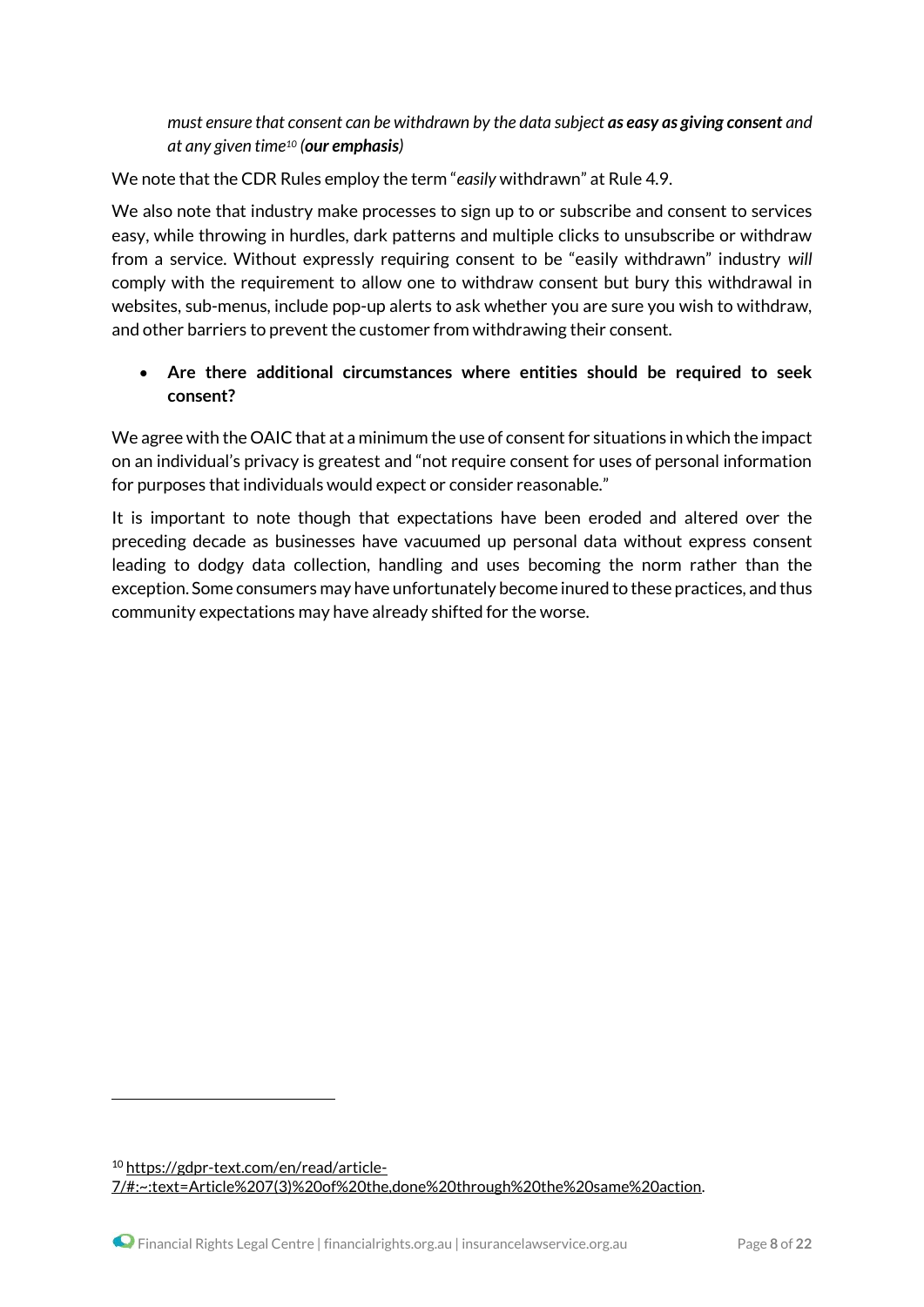## **10. Additional protections for collection, use and disclosure**

- **Does the proposed fair and reasonable test strike the right balance between the interests of individuals, APP entities and the public interest?**
- **Does the proposed formulation of the fair and reasonable test strike the right balance between flexibility and certainty?**

We support proposal 10.1 so that a collection, use or disclosure of personal information must be fair and reasonable in the circumstances as an overarching requirement within the *Privacy Act*, with the list of legislated factors at proposal 10.2.

We also support the need to introduce an unfair trading prohibition more generally to complement this proposal and address the emerging range of unfair practices businesses adopt that are amplified in the digital age to complement these protections

With respect to the factors listed in proposal 10.2 we provide the following comments:

#### *Reasonable expectations*

We reiterate that certain consumer expectations may have been altered over the previous decade as businesses have pre-emptively collected, used and exploited without seeking the express, unbundled consent of consumers. Reasonable expectations would be very different if this proposal was made 10 years ago. The reasonable expectation factor therefore needs to be appropriately balanced with the risk of adverse impact or harm with this issue in mind.

#### *Reasonably necessary to achieve functions and activities*

We support this factor as proposed rather than the alternative regarding being reasonably necessary to achieve 'legitimate interests'.

However, we suggest that the collection, use or disclosure of personal information should be reasonably necessary to achieve the functions and activities of the entity's *in the provision of the product and/or service and its primary use (and legitimate secondary uses consented to).* Without this qualification the term could be interpreted so broadly as to capture all functions and activities that may take place within a business unrelated to the provision of the product and/or service.

 **Would the proposed definition of a secondary purpose inadvertently restrict socially beneficial uses and disclosures of personal information, such as public interest research?**

We support proposal 10.4 to define a 'primary purpose' as the purpose for the original collection, as notified to the individual and define a 'secondary purpose' as a purpose that is directly related to, and reasonably necessary to support the primary purpose.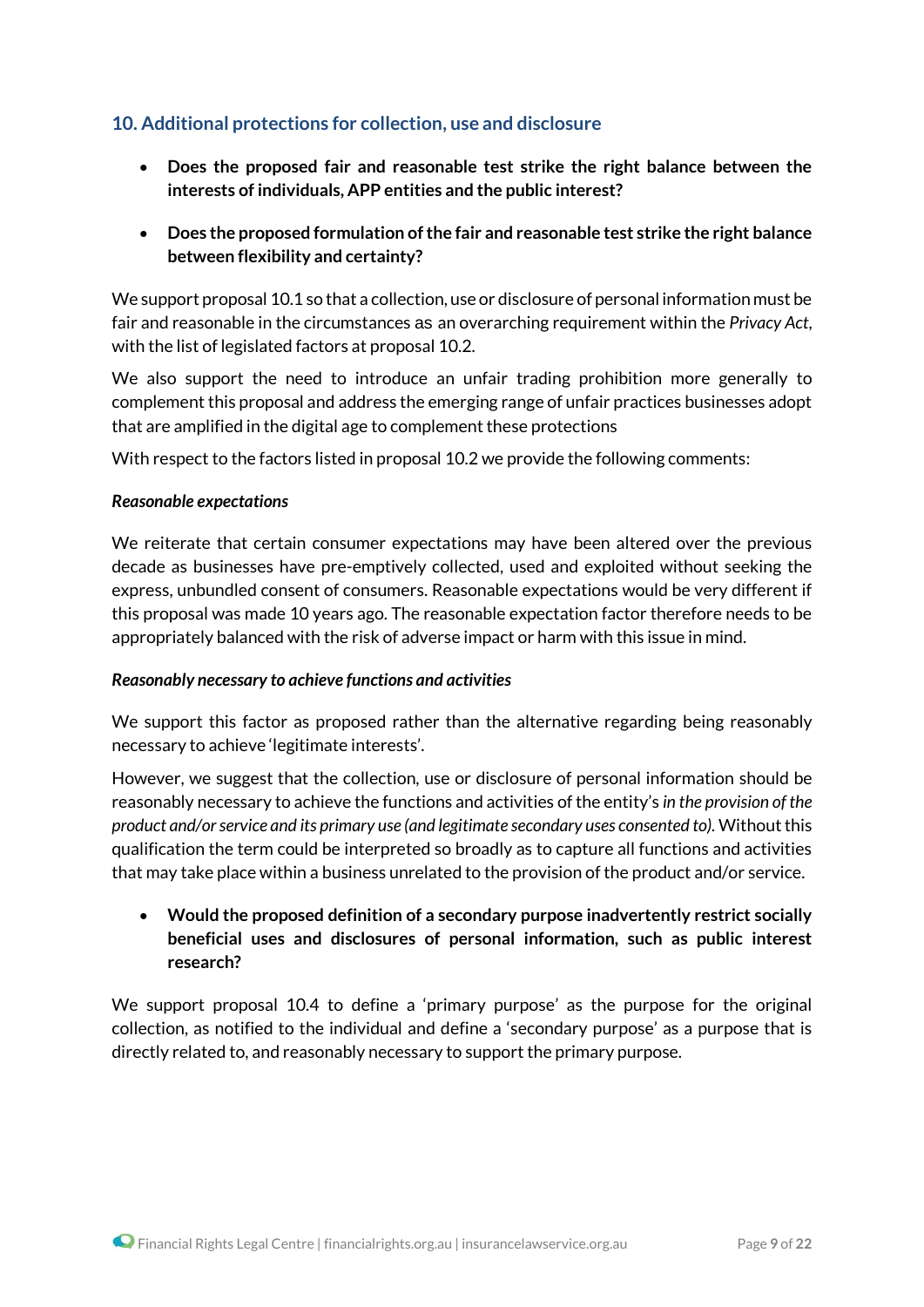If there is the chance that socially beneficial uses and disclosures of personal information, such as public interest research, are restricted – these should be included as exceptions as the GDPR does with respect to perform a task in the public interest.<sup>11</sup>

Alternatively we support the CPRC's proposal to develop a third tier (tertiary purpose) to clearly identify when personal information may be used for socially beneficial uses such as public interest research.

# **11. Restricted and prohibited practices**

- **Would the introduction of specified restricted and prohibited practices be desirable?**
- **Should restricted practices trigger a requirement for APP entities to implement additional organisational accountability measures, or should individuals be provided with more opportunities to self-manage their privacy in relation to such practices?**

We support the introduction of restricted and prohibited practices in the form outlined by Option 1 – that is APP entities that engage in the following restricted practices must take reasonable steps to identify privacy risks and implement measures to mitigate those risks.

We note that the list of restricted practices references the concept of large scale processing as a limiting factor. It is important to clarify the meaning of large scale. In the UK<sup>12</sup> large scale can refer to

- t*he number of individuals concerned;*
- *the volume of data;*
- *the variety of data;*
- *the duration of the processing; and*
- *the geographical extent of the processing.*

*Examples of large-scale processing include:*

- *a hospital (but not an individual doctor) processing patient data;*
- *tracking individuals using a city's public transport system;*
- *a fast food chain tracking real-time location of its customers;*
- *an insurance company or bank processing customer data;*
- *a search engine processing data for behavioural advertising; or*
- *a telephone or internet service provider processing user data.*

It goes on to further clarify that:

<sup>11</sup> See Article 6 GPDR

<sup>12</sup> [https://ico.org.uk/for-organisations/guide-to-data-protection/guide-to-the-general-data-protection](https://ico.org.uk/for-organisations/guide-to-data-protection/guide-to-the-general-data-protection-regulation-gdpr/data-protection-impact-assessments-dpias/when-do-we-need-to-do-a-dpia/#when12)[regulation-gdpr/data-protection-impact-assessments-dpias/when-do-we-need-to-do-a-dpia/#when12](https://ico.org.uk/for-organisations/guide-to-data-protection/guide-to-the-general-data-protection-regulation-gdpr/data-protection-impact-assessments-dpias/when-do-we-need-to-do-a-dpia/#when12)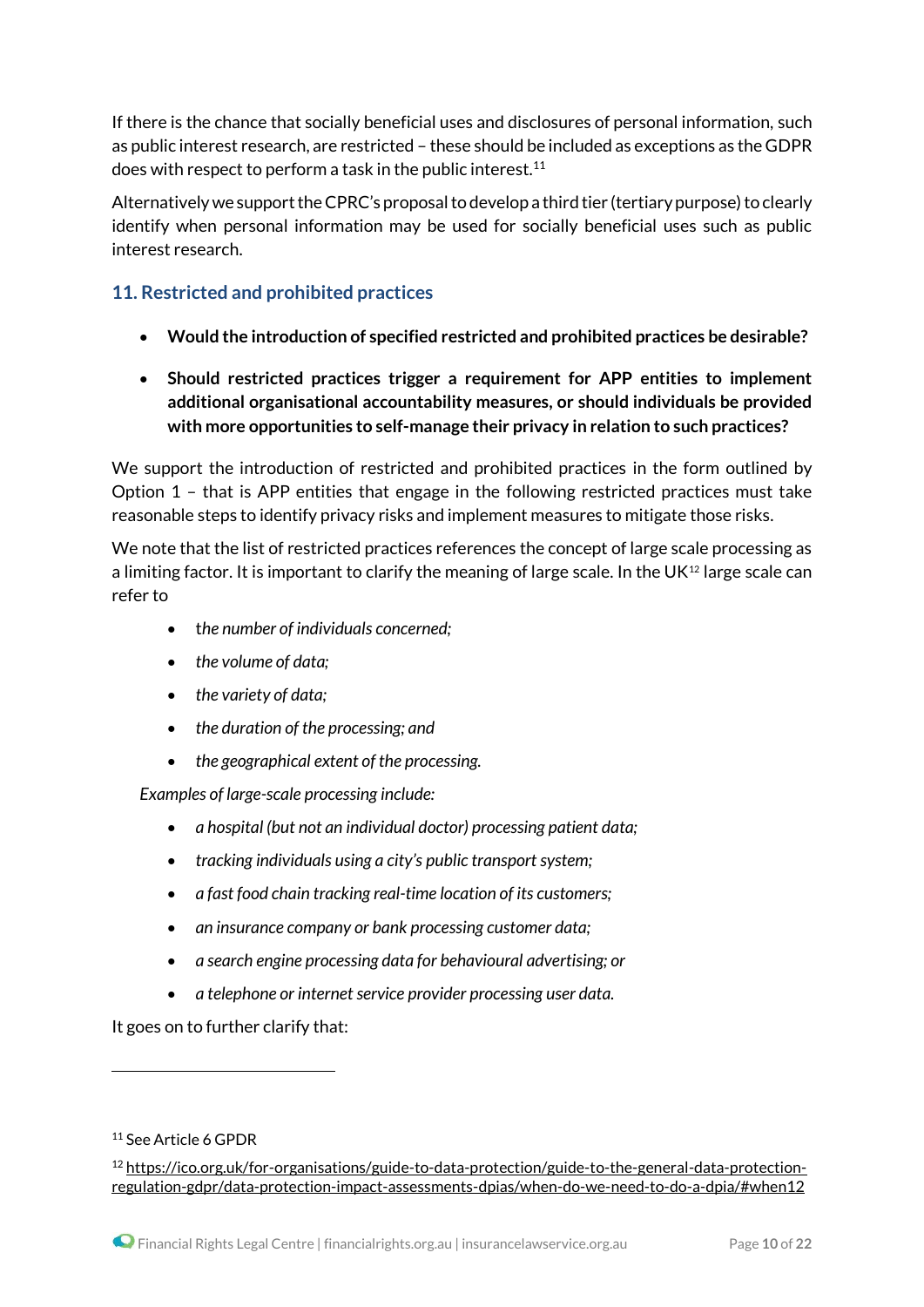#### *Individual professionals processing patient or client data are not processing on a large scale.*

One further point of clarification required is that processing by small and medium businesses should count as large scale. Otherwise, a loophole and exception will be created whereby some consumers will be protected and others not. They may also have a proportionately high impact on a significant proportion of a specific cohort – such as specific small businesses that serve specific ethnic or cultural groups.

## **What acts and practices should be categorised as a restricted and prohibited practice, respectively?**

We reiterate the list of practices listed in our previous submission<sup>13</sup> that need to either be restricted or prohibited altogether and separates them into the following categories:

#### *Restricted*

- the processing of data about minors
- AI informed decision-making including profiling
- the use of methods of tracking that individuals cannot control, for example, device fingerprinting
- the offering of incentives to consent to the commercial exploitation of personal data
- the secondary use of data for targeted/personalised marketing and the on-sale of personal data

#### *Prohibited practices*

.

- the collection of genetic test results as a requirement for providing goods and services or entering into a contract including life insurance;
- $\bullet$  screen-scraping practices<sup>14</sup>
- $\bullet$  concealed data practices<sup>15</sup>
- online tracking for targeted/personalised marketing purposes
- the for-profit trade in personal data through data brokers
- collection, use or disclosure that is otherwise unlawful

[content/uploads/2020/12/201127\\_PrivacyActReview\\_IssuesPaper\\_FINAL.pdf](https://financialrights.org.au/wp-content/uploads/2020/12/201127_PrivacyActReview_IssuesPaper_FINAL.pdf)

<sup>15</sup> as outlined in Page 2, Kemp, Nicholls [https://www.accc.gov.au/system/files/Katharine%20Kemp%20%26%20Rob%20Nicholls%20%28Marc](https://www.accc.gov.au/system/files/Katharine%20Kemp%20%26%20Rob%20Nicholls%20%28March%202019%29.pdf) [h%202019%29.pdf](https://www.accc.gov.au/system/files/Katharine%20Kemp%20%26%20Rob%20Nicholls%20%28March%202019%29.pdf)

<sup>&</sup>lt;sup>13</sup> Joint consumer submission to the Attorney-General's Department's Privacy Act Review: Issues Paper [https://financialrights.org.au/wp-](https://financialrights.org.au/wp-content/uploads/2020/12/201127_PrivacyActReview_IssuesPaper_FINAL.pdf)

<sup>14</sup> For a full description of the problems with screen-scraping see Pages 10-18, Financial Rights Legal Centre and the Consumer Action Law Centre submission to the Senate Select Committee on Financial Technology and Regulatory Technology [https://financialrights.org.au/wp](https://financialrights.org.au/wp-content/uploads/2020/02/191223_FinTechInquiry_Sub_FINAL-1.pdf)[content/uploads/2020/02/191223\\_FinTechInquiry\\_Sub\\_FINAL-1.pdf](https://financialrights.org.au/wp-content/uploads/2020/02/191223_FinTechInquiry_Sub_FINAL-1.pdf)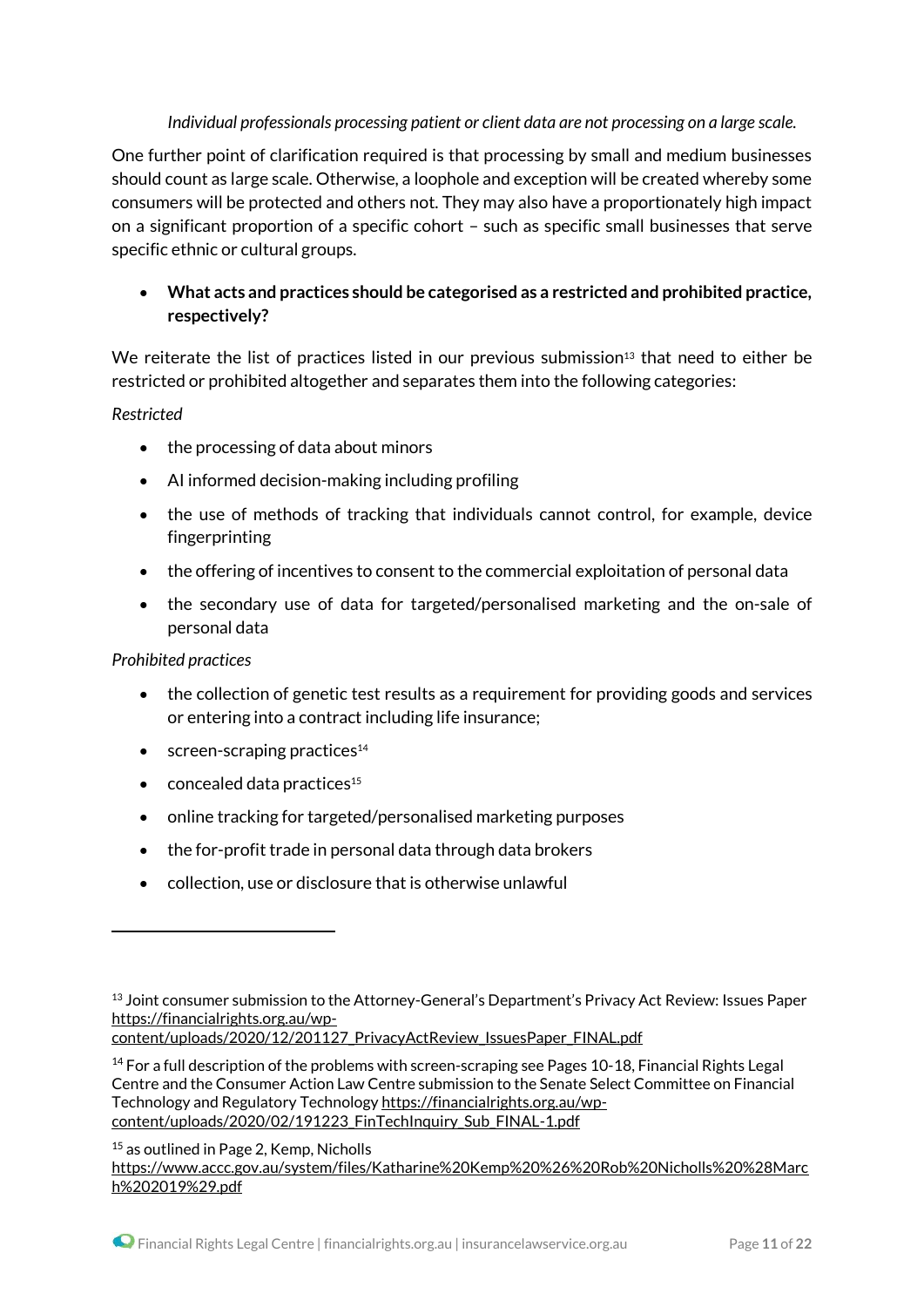- profiling or categorization that leads to unfair, unethical or discriminatory treatment contrary to human rights law
- collection, use or disclosure for purposes that are known or likely to cause significant harm to the individual
- publishing personal informationwith the intended purpose of charging individuals for its removal
- requiring passwords to social media accounts for the purpose of employee screening
- surveillance by an organisation through audio or video functionality of the individual's own device
- unfair trade practices such as dark patterns;
- the collection of location data unconnected to the fulfillment of a service
- **Should prohibited practices be legislated in the Act, or developed through Commissioner-issued guidelines interpreting what acts and practices do not satisfy the proposed fair and reasonable test, following appropriate public consultation?**

Certain acts by businesses in collecting, handling, using personal data should be prohibited (as outlined above). This could be instituted through a combination of the two options being considered in the discussion paper – that is by embedding an inexhaustive list of specific prohibited practices into the legislation to send an explicit message to industry – complemented by Commissioner-issued guidance that interprets an overarching requirement of fair and reasonable personal information handling, providing further clarification to those listed practices, and articulating guidance on "proceed with caution" practices.

### **12. Pro-privacy default settings**

 **Should pro-privacy default settings be enabled by default, or should requirements be limited to ensuring that privacy settings are clear and easy to access?**

Pro-privacy settings should be enabled by default, noting that there are some uses and circumstances where pro-privacy defaults may not be effective enough to avoid harm. These practices should be prohibited.

We note that Treasury has recently taken the opposite approach with respect to the sharing of joint account holder financial details under the CDR Rules. Treasury has introduced CDR rules that set as a default (under the pre-approval option) that CDR data relating to a joint account may be disclosed in response to a request by one Joint Account Holder (**JAH**) on the authority of that JAH *without* the approval of other JAHs.

This is a poor decision that will inevitably lead to consumer harm especially those vulnerable consumers subject to economic abuse. As the OAIC pointed out:

*This is inconsistent with the fundamental principle of express consent for data sharing that is central to the operation of the CDR system. It would also appear contrary to both Australian*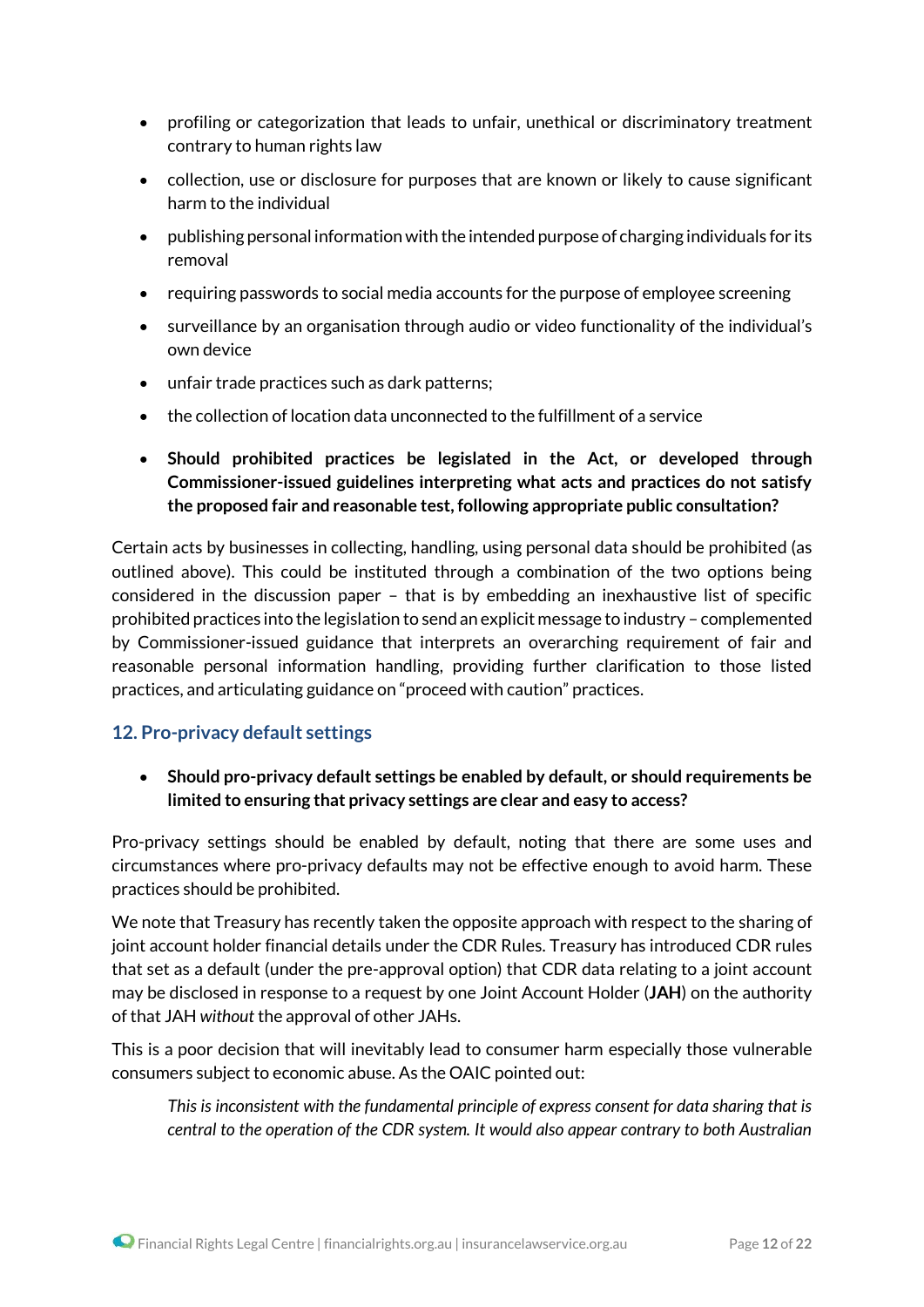*and international best practice regarding consent, where the trend is towards requiring a positive act by an individual to indicate consent…<sup>16</sup>*

Other stakeholders raised similar objections to the Treasury decision. The PIA found that:

*The proposed change would have the impact of implementing an implied consent model, rather than the current express consent model. OAIC guidance indicates that an opt-out mechanism to infer an individual's consent will only be appropriate in limited circumstances, and that, generally, express consent should be sought where the personal information that will be handled has a degree of sensitivity.*

*We are concerned that the proposed CDR Rules have serious consequences for the privacy rights of [the other] JAH. For example, even if JAH B later decides to change the disclosure option in DOMS, it is not clear that JAH B will be able to request that any previously shared joint account CDR Data be deleted by the relevant recipient.*

*Removing the need for an active step that clearly indicates informed consent to the disclosure of CDR Data may be inconsistent with community expectations about the CDR regime.* 

Treasury rejected the PIA's reasonable recommendations for mitigating the issues raised.

Requiring easily accessible privacy settings (as Treasury have relied on to mitigate problems) will not help the JAH B in the CDR context because the information would have already been shared. This is likely to be the case under option B in the discussion paper is adopted. By the time a consumer finds out about or realises they are uncomfortable with a particular form of data sharing, the damage is likely to have already taken place.

Option B also places all the onus on the consumer to engage with the consent process and disclosures–something that the Discussion Paper acknowledges throughout the paper places too heavy a burden on consumers.

## **If pro-privacy default settings are enabled by default, which types of personal information handling practices should be disabled by default?**

All privacy settings should be default to the pro-privacy position.

If businesses are expecting concerned consumers to engage with these settings, then they should similarly have no worries if they are set in a pro-privacy default since –following this logic -those same consumers will engage with the settings to express their wants. The truth however is that consumers rarely engage with these settings and are, at times, led not to engage with them through the use of dark patterns. The onus should be placed on the businesses to make the case to change the settings and obtain their express consent, rather than the other way round.

If pro-privacy settings are enabled by default for a limited set of circumstances then we would support the default settings referenced in the discussion paper including:

<sup>&</sup>lt;sup>16</sup> Page 67, Maddocks, Consumer Data Right Regime Update 3 to Privacy Impact [Assessment](https://treasury.gov.au/sites/default/files/2021-10/p2021-213006-pia-maddocks.pdf) Date of analysis: 17 September 2021 Report finalised on: 29 [September](https://treasury.gov.au/sites/default/files/2021-10/p2021-213006-pia-maddocks.pdf) 2021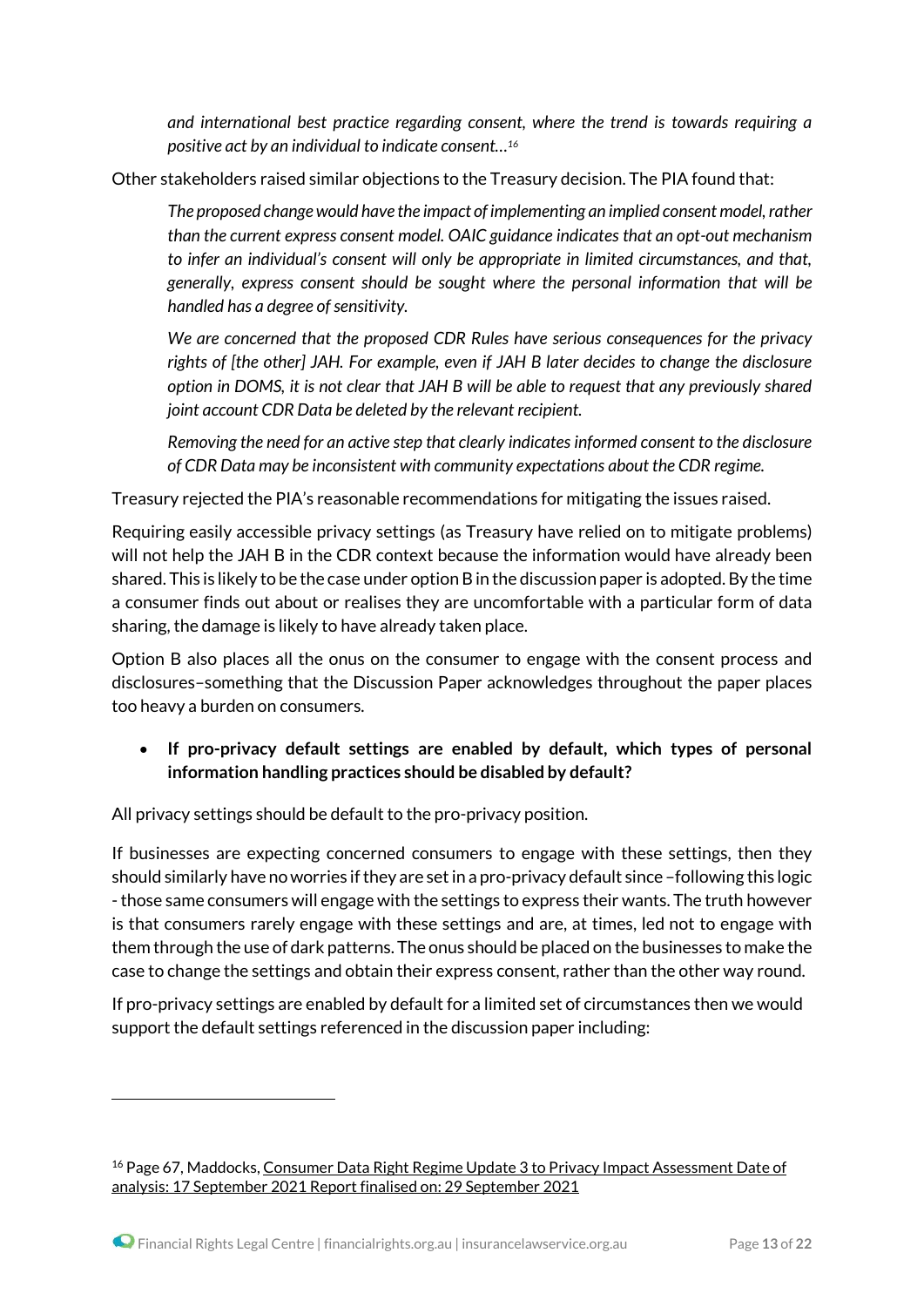- geolocation options
- optional processing of personal data
- personal information handling for a purpose other than for the performance of a contract
- settings which allow third parties to process personal data

as well as the restricted uses we listed above.

We also support the CPRC's position that the following common data practices should also have pro-privacy defaults set (if they are not otherwise restricted or prohibited):

- Using personal information to make predictions about a consumer.
- Collecting information about consumers from other companies.
- Sharing personal information consumers have provided with other companies.
- Selling personal information consumers have provided to other companies.
- Requiring more personal information than necessary to deliver products/services.

#### **13. Children and vulnerable individuals**

 **Are there other contexts aside from children's use of social media services that pose privacy risks to children, which would warrant similar privacy protections to those proposed by the OP code?**

Children's engagement with the financial services sector – particularly their transactions and banking pose unique risks to children and warrants similar privacy protections to those proposed in the Online Privacy Code.

The banking sector's historical engagement with children is not a positive one.

With respect to School Banking Programs, for example, ASIC found that:

*Young children are vulnerable consumers and are exposed to sophisticated advertising and marketing tactics by school banking program providers.*

*School banking program providers fail to effectively disclose that a strategic objective of these programs is customer acquisition.<sup>17</sup>*

CHOICE awarded the Commonwealth Bank's Dollarmites a Shonky in 2020 for its relentless marketing to children. A number of states have now outlawed the practice.

With access to payment and transaction histories of children, the potential for harm to arise from the misuse and exploitation of this data is ever present. It is therefore critical that

<sup>17</sup> ASIC REP 676 Review of school banking [programs](https://asic.gov.au/regulatory-resources/find-a-document/reports/rep-676-review-of-school-banking-programs/)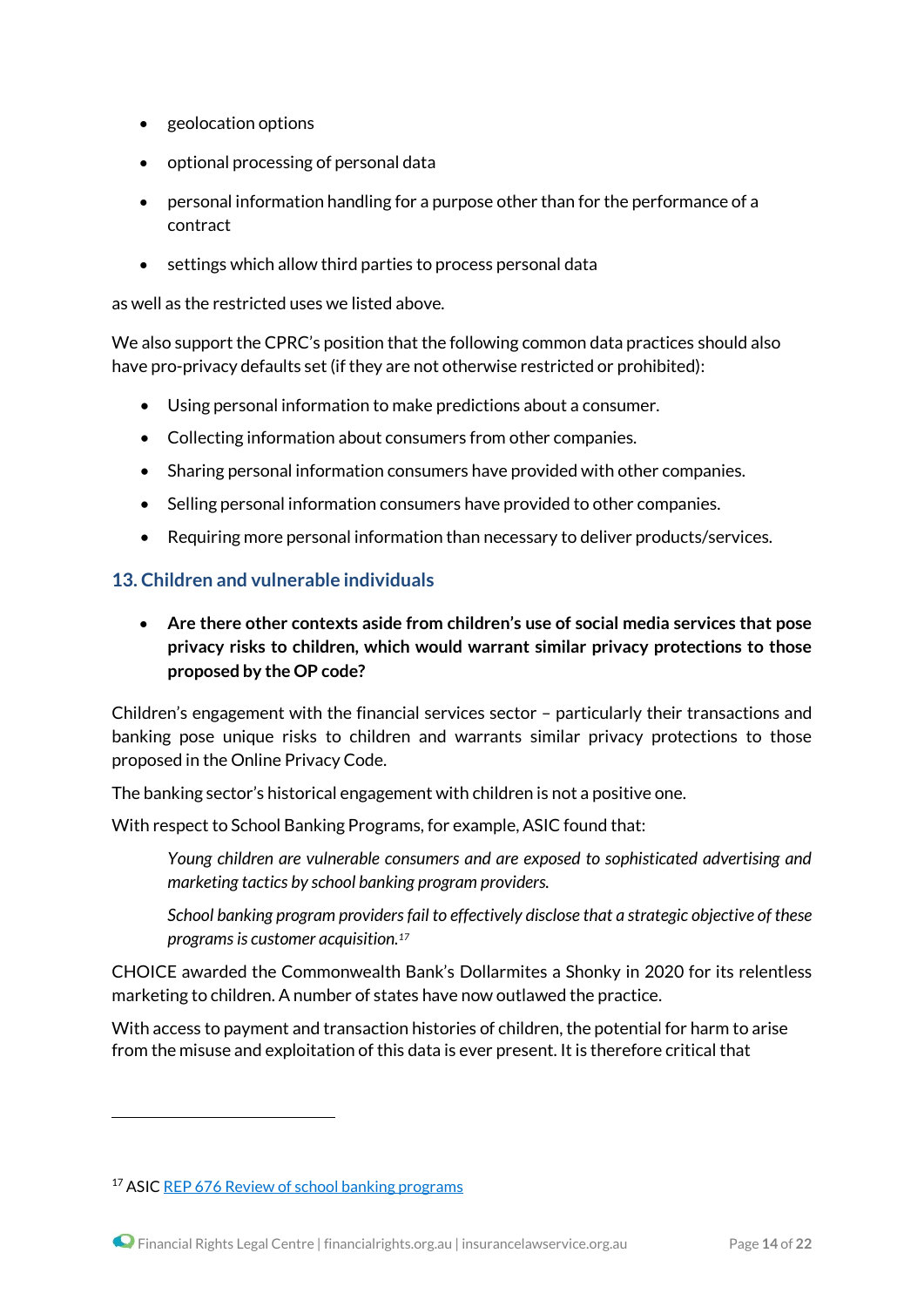children are protected from poor data collection use and disclosure practices by the financial sector.

### **Should consent of a parent or guardian be required for** *all* **collections of a child's personal information, or only for the existing situations where consent is required under the APPs?**

Consent of a parent or guardian be required for *all* collections of a child's personal information

## **Should the proposed assumed age of capacity of 16 years in the OP Bill apply to all APP entities?**

Yes

 **Should APP entities also be permitted to assess capacity to consent on an individualised basis where appropriate, such as in the healthcare sector?**

Only in limited circumstances such as in healthcare.

### **14. Right to object and portability**

We support proposal 14.1 that an individual may object or withdraw their consent at any time to the collection, use or disclosure of their personal information.

The only qualifications to this is that the withdrawal be just as easy as the original consent (see above) and that this occur without the qualification that businesses take reasonable steps – a qualification not proposed under proposal 16.1 re: direct marketing.

## **15. Right to erasure of personal information**

**In light of submitter feedback, should a 'right to erasure' be introduced into the Act?** 

Yes

• **Should an erasure request be only available on a limited number of grounds, as is the case under Article 17 of the GDPR?**

A right to erasure – to be acted upon by businesses without undue delay - based on Article 17 of the GPDR should be introduced where:

- the data is no longer necessary in relation to the purposes for which it was collected: Article 17(1)(a)
- the individual withdraws consent or the relevant storage period has expired and the data holder doesn't need to legally keep it(such as banking records for a seven year time period): Article 17(1)(b)
- the individual objects to the processing of data including direct marketing purposes and profiling: Article 17(1)(c) & Article 21
- $\bullet$  the data was unlawfully processed: Article 17(1)(d)
- there is a legal requirement for the data to be erased: Article  $17(1)(e)$  •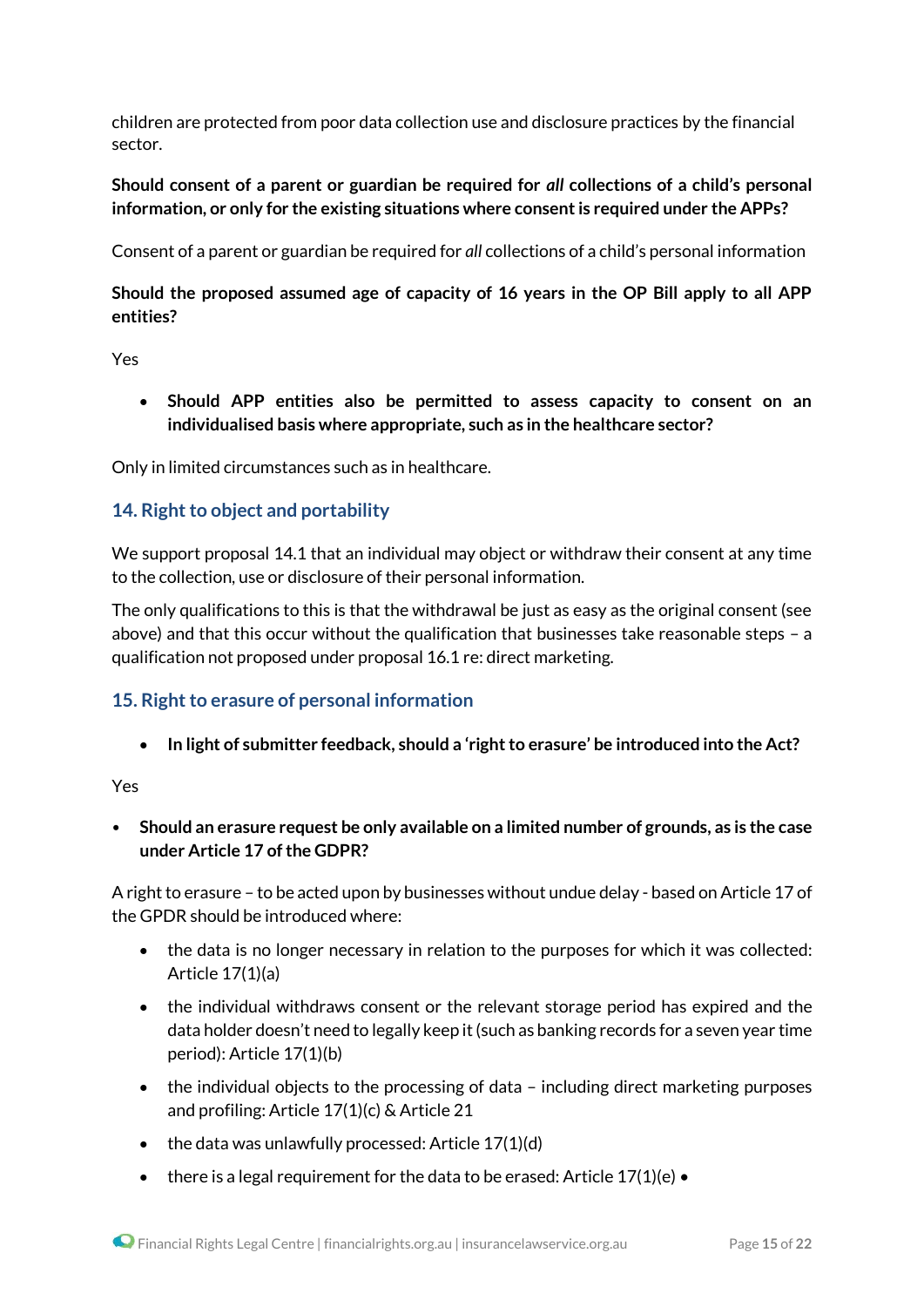• the consumer is a child at the time of collection: Article  $17(1)(e)$  & Article 8

There are also exceptions to this right in the EU, which include:

- exercising the right of freedom of expression and information: Article  $17(3)(a)$
- for compliance with a legal obligation, e.g. again as mentioned above a bank keeping data for seven years: Article 17(3)(b)
- for reasons of public interest in the area of public health: Article  $17(3)(c)$
- for archiving purposes in the public interest, scientific or historical research purposes or statistical purposes: Article 17(3)(d)
- $\bullet$  for the establishment, exercise or defence of legal claims: Article 17(3)(e)

Consumers have the reasonable expectation that once a consumer withdraws consent or their consent is expired, that their information will be deleted or destroyed in order to protect their privacy.

## **16. Direct marketing, targeted advertising and profiling**

- **Should express consent be required for any collection, use or disclosure of personal information for the purpose of direct marketing?**
- **What are some of the practical challenges of implementing a global opt-out process, to enable individuals to opt out of all online tracking in one click?**

Yes consumer should have the unqualified right to object to any collection, use or disclosure of personal information by an organisation for the purpose of direct marketing.

This should be defaulted in such a way that consumers must expressly opt in to direct marketing and that this be separately identified (unbundled) from other use cases – primary or secondary.

We support businesses having to notify consumers of their right to object in relation to each marketing product provided and that this right to object can be carried out easily and *instantly*.

With respect to the proposal to enhance information on direct marketing in the APP privacy policy providing information on the details of third parties regarding the appropriate method of opting-out of those materials – this is not a straightforward method of withdrawing their consent for consumers. We reiterate our recommendation that withdrawing consent should be as easy as providing it. Expecting the average consumer to search through an APP entity's privacy policy to find third party details, to *then* find out how to opt out with that third party is cumbersome and places an unrealistic onus on the consumer to act.

If a business is making a profit from working with third parties who directly market, these businesses should provide an easy, one step/click solution to opting out of marketing materials distributed by the third parties they work with. If one click solutions can be adopted elsewhere – this is particularly the case in a sales context – they can be done so here. Any costs that arise in implementing such a system can be factored into the profits made by both the APP entity and the third parties.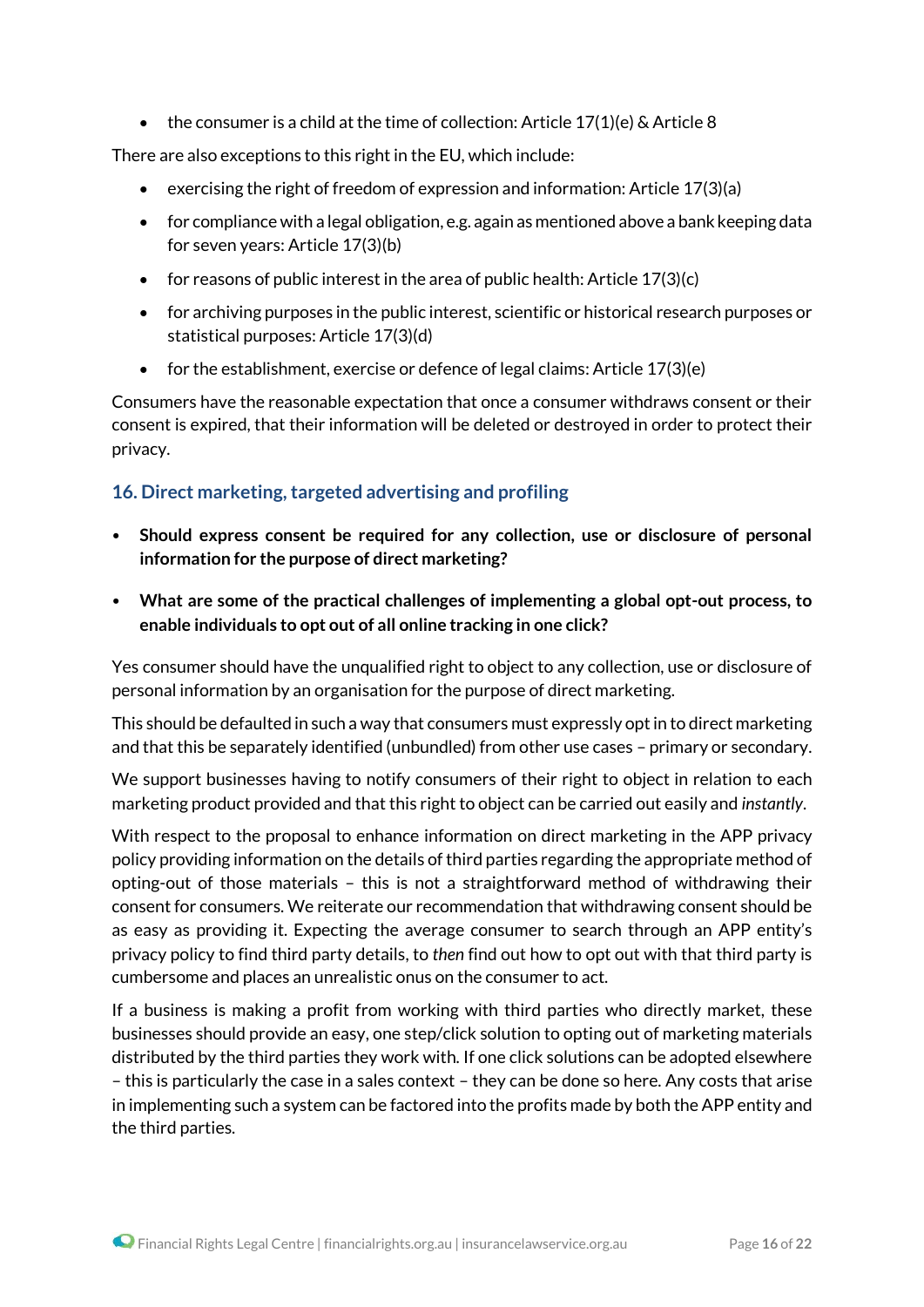## **17. Automated decision-making**

We agree with the CPRC in urging the Government to look beyond the notification model and consider specific safeguards in ensuring fairness and safety of consumers in the context of artificial intelligence. Specifically the Government should introduce the right for consumers to 'not to be subject' to certain forms of AI informed decision-making and requires businesses to implement measures to enable individuals to obtain human review of an AI informed decision, to express their point of view and to contest the decision – in line with Article 22 of the GPDR.

## **18. Accessing and correcting personal information**

• **Is there evidence that individuals are being refused access to personal information that has been inferred about them? In particular, is the exception at APP 12.3(j) being relied on to refuse individuals' requests to access inferred personal information?**

Financial Rights is currently undertaking research into the privacy practices of general insurers. As a part of this research we have worked with consumers to obtain their own personal information held by insurers by exercising their rights to access their data (i.e. the APP12 'data subject access' right). The research is not focusing on obtaining inferred material – simply having consumers ask for all material held.

While the research has not been completed, preliminary insights have shown that:

- obtaining personal data held by general insurers is not at all straight forward;
- approaches to providing personal data and its form are inconsistent; and
- the volume and quality of the information provide varies wildly with most providing basic, minimal information about a claim, and a handful providing voluminous, inaccessible, and at times incomprehensible material upwards of 150 pages long, including screenshots of databases.

It is not clear whether any of the information provided is inferred personal information however we note that in some there are notes and indicators of risk categories to which insured are tagged, and are a form of inferred data.

We are unable to answer the question as to whether consumers are being specifically refused access to inferred information, however it is clear that consumers either:

- are provided some of this information in a voluminous data dump to interpret and understand for themselves; or
- need to explicitly request the specific information (inferred or otherwise) that they are seeking, which the consumer may or may not be aware exists.

This research will be finalised in the first quarter of 2022 and we will be happy to provide further insights to the AGD once complete.

In the meantime, we support proposal 18.3 to clarify the existing access request process in APP 12 to the effect that: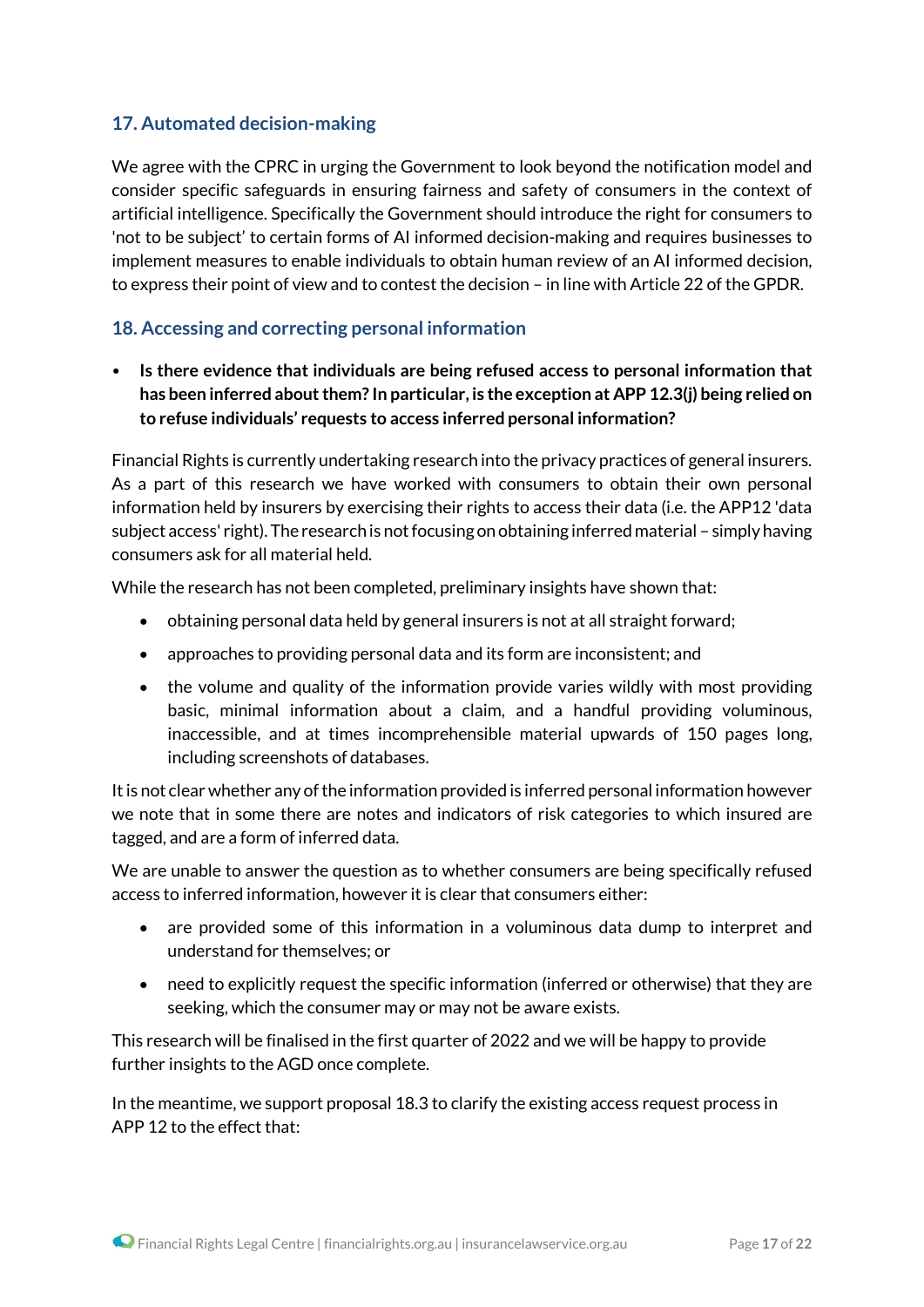- an APP entity may consult with the individual to provide access to the requested information in an alternative manner, such as a general summary or explanation of personal information held, and
- where personal information is not readily understandable to an ordinary reader, an APP entity must provide an explanation of the personal information by way of a general summary of the information on request by an individual

However where voluminous or not readily understandable material is made available, the required summaries should delineate and explicitly address the categories of information held including:

- sensitive information held (e.g. in insurance: information about health, criminal histories, location data etc)
- inferred information held (e.g. in insurance: insights into risk categories)
- financial information held (e.g. in insurance: credit card and payment details)
- **Is there evidence to suggest that organisations are taking longer than a reasonable period after a request is made to grant individuals access to their personal information?**

Again the unfinished research we are undertaking has provided Financial Rights with some preliminary insights into the timeframes and process it takes to receive personal information:

- Most participants obtained some basic information fairly quickly (between 1 and 5 days), but others took up to 30 days to receive their personal information – be it basic or more expansive. However we are aware of one participant waiting over 45 days and another participant who it took over 3 months to obtain the requested material.
- Participants variously found that they either did not receive or had delayed responses confirming their request.
- A number of participants had to engage multiple times with the insurer to clarify the request or seek further information.

## **24. Enforcement**

 **Which option would most improve the complaints handling process for complainants and allow the OAIC to focus on more strategic enforcement of the Act?**

We support Option 2 – creating a Federal Privacy Ombudsman (**FPO**).

When a consumer has an issue or complaint relating to a business and their practices - be it a privacy issue, a data handling issue or poor service issue – they want their complaint dealt with by the business quickly and efficiently. They generally do not conceive of the problem through the lens of categories or types of complaint – they simply see it as a complaint about the entity or its service/product.

When a consumer is unable to have their complaint resolved by the business directly (via internal dispute resolution (**IDR**) or some other front line service) consumers need to know who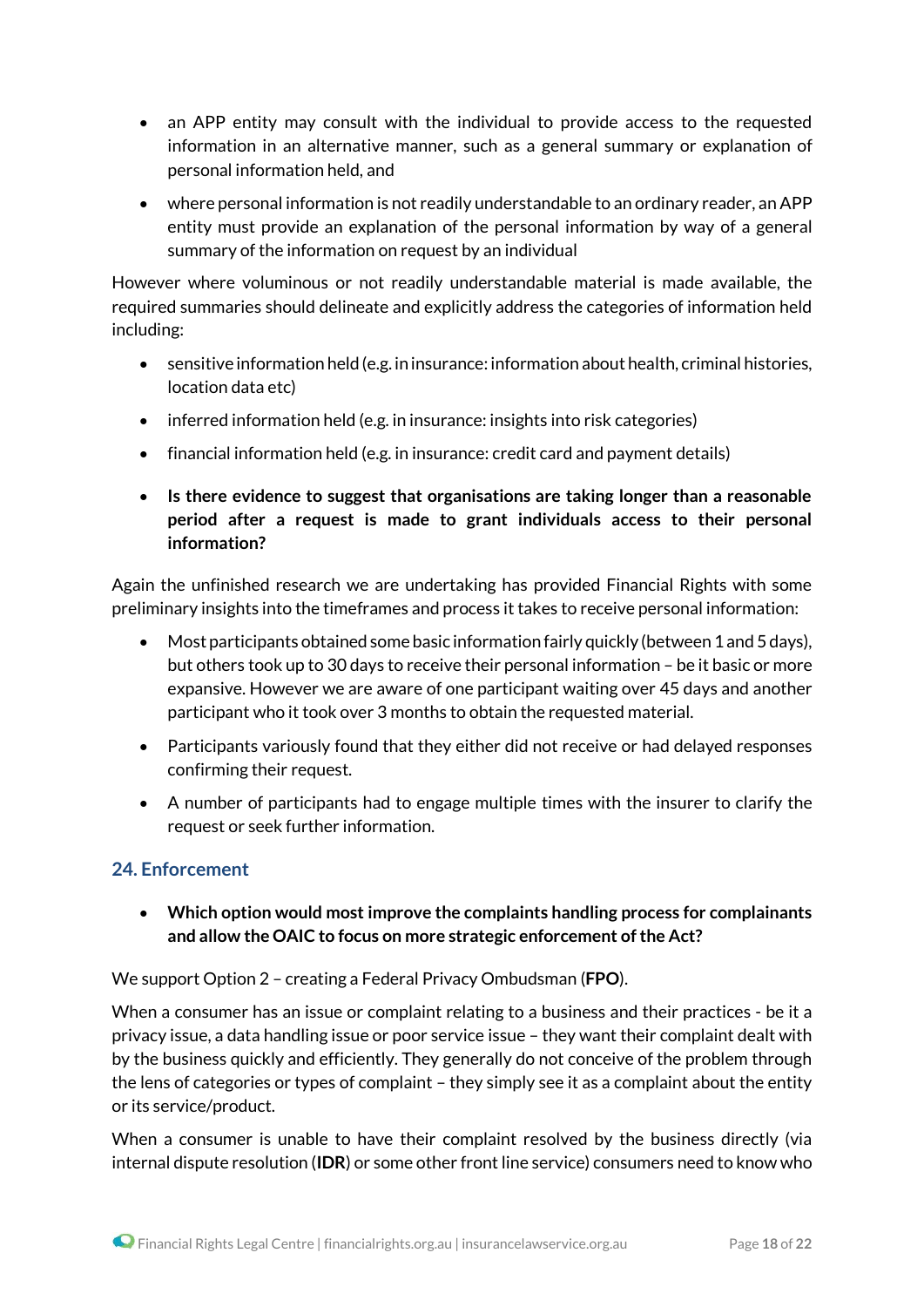they can turn to, to make a complaint. Where there are multiple external dispute resolution (**EDR**) schemes this can cause consumer confusion, delays and stress navigating the rules and processes.

In the financial services sector context much of this confusion was resolved by rolling three ombudsman services into the one service – the Australian Financial Complaints Authority (**AFCA**). However given the nature of complaints that are arising in the context of an increasingly digital economy, consumers still face confusion.

For example, if a consumer has an issue with respect to a phone banking application inappropriately inferring a characteristic about a consumer from their transaction history that has led to their being offered higher priced credit, a consumer not versed in the complexities of the EDR environment could think they need to complain to either:

- $\bullet$  AFCA, because it is a financial service:
- the OAIC, because there may be a privacy issue related to misuse of personal information;
- the Australian Human Rights Commission, because of potential 'discrimination' issues; or
- the Australian Competition and Consumer Commission (**ACCC**) for potential price discrimination issues.

The productivity commission recommended in its *Data Access and Availability* report<sup>18</sup> that there be a 'no wrong door' approach to designing a regime for dealing with consumer data issues and complaints. This has for all intents and purposes been adopted under the CDR with the OAIC taking primarily responsible for consumer complaints about privacy and data handling in the CDR system but EDR schemes like AFCA being able to accept complaints under s35A of the *Privacy Act*.

Wherever a consumer goes to make a complaint, they should be triaged to the appropriate body in as efficient and simple a process as possible that does not lead to subsequent withdrawal of complaints borne of frustration with the bureaucracy.

We generally support ongoing recognition and use of EDR schemes requiring APP entities to participate or contribute to a complaints handling scheme. But this *should be combined* with establishing a more distinct and accessible privacy complaints handling system distinct and independent from the OAIC's regulatory and enforcement roles.

We therefore support Option 2 - splitting off the complaints handling function of the OAIC to triage and conciliate privacy complaints into a separate FPO service – working with other recognised Ombudsmen and EDR schemes.

The current model combining enforcement, investigations, regulatory, guidance and complaints handling and conciliation roles is not best practice.

<sup>18</sup> Page 20, Productivity Commission, *Data Availability and Use Inquiry Report*, No.82, 31 March 2017 <https://www.pc.gov.au/inquiries/completed/data-access/report/data-access.pdf>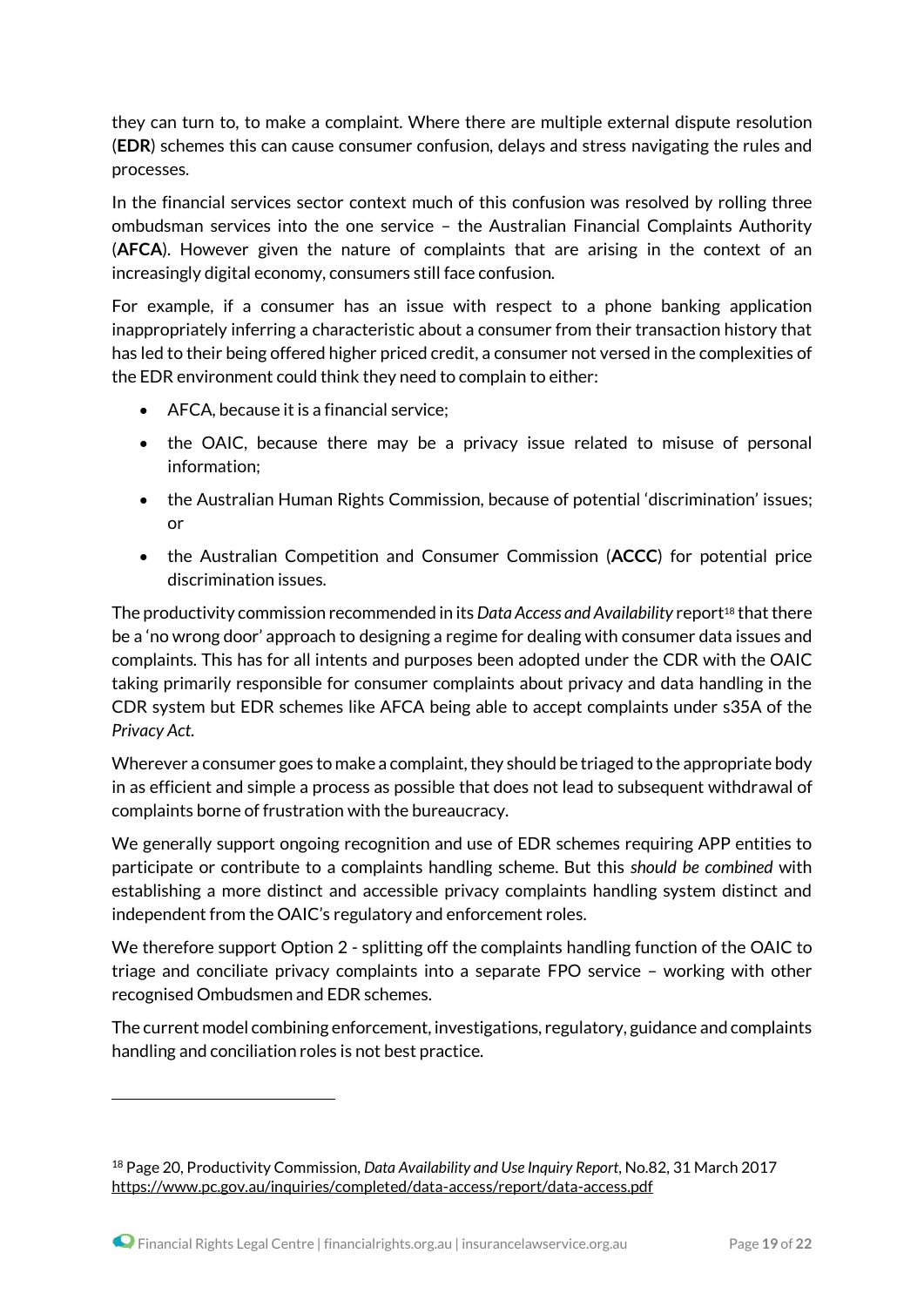The Australian and New Zealand Ombudsman Association (**ANZOA**) have raised issues with blurring the complaint handling role of an Ombudsman with other roles. They state:

*Where problems arise in an industry or an area of government services, the call for an Ombudsman commonly follows.*

*This is a testament to the high level of public respect for the independence, integrity and impartiality of Ombudsman offices. However, there is concern about the inappropriate use of the term Ombudsman to describe bodies that do not conform to, or show an understanding of, the accepted Ombudsman model and its 200 year history. If the concept of Ombudsman is applied inappropriately, public confidence in the role and independence of the Ombudsman institution is at risk of being undermined and diminished. Using the term Ombudsman to describe an office with regulatory, disciplinary and/or prosecutorial functions confuses the role of Ombudsman with that of a regulatory body. An 'ombudsman' office under the direction or control of an industry sector or a government Minister is not independent. An office set up within a company or government agency as an 'internal ombudsman' is not independent.<sup>19</sup>*

#### Furthermore, ANZOA state:

*An Ombudsman is not an advocate. An Ombudsman is not a regulator. The fundamental role of an Ombudsman is independent resolution, redress and prevention of disputes.<sup>20</sup>*

Continuing the status quo or adopting Option 3 will further undermine the confidence of Australian consumers in the role and independence of the OAIC and the ability to have their complaints dealt with in an appropriate manner, within an appropriate regime.

Consumers need to have confidence in an external dispute resolution system in the privacy and information space. To do so requires an Ombudsman to be

- independent of government and industry
- have a clearly defined jurisdiction,
- have appropriate powers to investigate individual complaints and systemic issues;
- accessible to all and free to the public
- procedurally fair; and
- accountable.<sup>21</sup>

There is also merit in extending the jurisdiction of an FPO to include other privacy related issues in the digital space and data and information space more generally. As the CPRC points out the ACCC has also recommended the establishment of an ombudsman scheme but only on issues relating to digital platforms.

<sup>19</sup> <http://anzoa.com.au/about-ombudsmen.html>

<sup>20</sup> <http://www.anzoa.com.au/>

<sup>&</sup>lt;sup>21</sup> [http://www.anzoa.com.au/assets/anzoa\\_media-release\\_essential-criteria-for-use-of-the-term](http://www.anzoa.com.au/assets/anzoa_media-release_essential-criteria-for-use-of-the-term-ombudsman_18may2010.pdf)[ombudsman\\_18may2010.pdf](http://www.anzoa.com.au/assets/anzoa_media-release_essential-criteria-for-use-of-the-term-ombudsman_18may2010.pdf)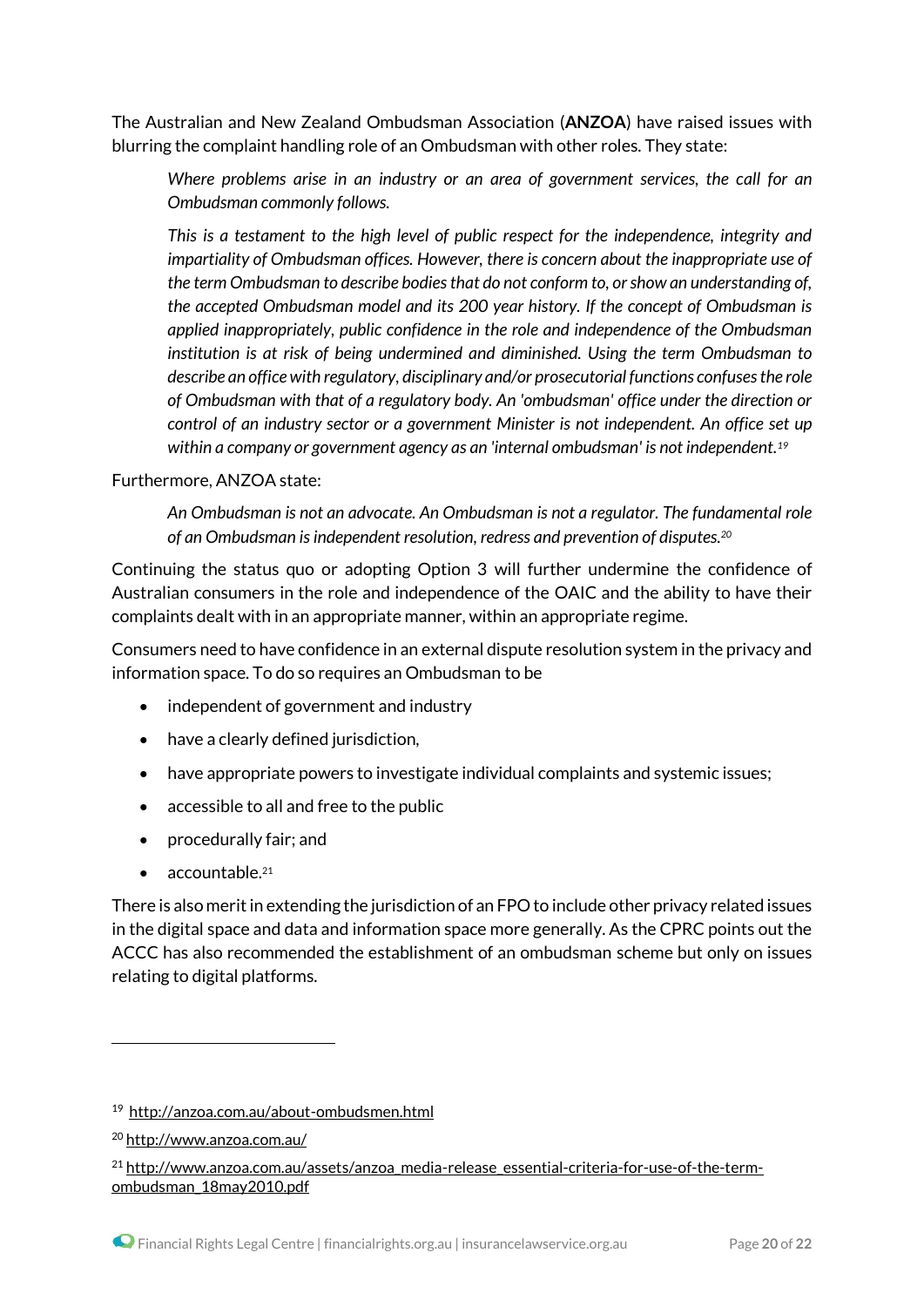In establishing an FPO we support this occurring in parallel to the proposed strengthening of the OAIC's enforcement roles including:

- creating tiers of civil penalties (proposal 24.1)
- clarifying what a serious or repeated interference with privacy (proposal 24.2)
- enhancing the OAIC's proactive investigation powers (proposal 24.3)
- empowering the OAIC to undertake public inquiries and reviews into specified matters (proposal 24.4)
- requiring an APP entity to identify, mitigate and redress actual or reasonably foreseeable loss (proposal 24.5)
- giving the Federal Court the power to make any order it sees fit after a section 13G civil penalty provision has been established (proposal 24.6) and
- funding the OAIC through an industry funding arrangement(proposal 24.7)

With respect to the proposal (24.7) to fund the OAIC through an industry funding arrangement, this model should be extended to provide adequate funding to a new FPO.

With respect to amending the annual reporting requirements in the *AIC Act* to increase transparency about the outcome of all complaints lodged (proposal 24.8) this should also be applied to and incorporated into the establishment of a FPO.

## **25. A direct right of action**

 **Is each element of the proposed model fit for purpose? In particular, does the proposed gateway to actions strike the right balance between protecting the court's resources and providing individuals a more direct avenue for seeking judicial consideration and compensation?**

We support the model outlined at proposal 25.1 which strikes the right balance by encouraging conciliation but not strictly requiring it. However we note that in order to support this system access to free and independent advice and representation is essential to support consumers through the process, particularly for consumers experiencing vulnerability and disadvantage.

### **26. A statutory tort of privacy**

1

We support proposal 26.1 Option 1 .re: introduction a statutory tort for invasion of privacy as recommended by the Australian Law Reform Commission Report 123. However this should be modified to the extent described by the Public Interest Advocacy Centre in its submission to the issues paper<sup>22</sup> – namely – including listing additional matters be included as to whether there is a reasonable expectation of privacy and extending the tort to negligent invasions of privacy, amongst others.

<sup>22</sup> <https://www.ag.gov.au/sites/default/files/2021-01/public-interest-advocacy-centre.PDF>